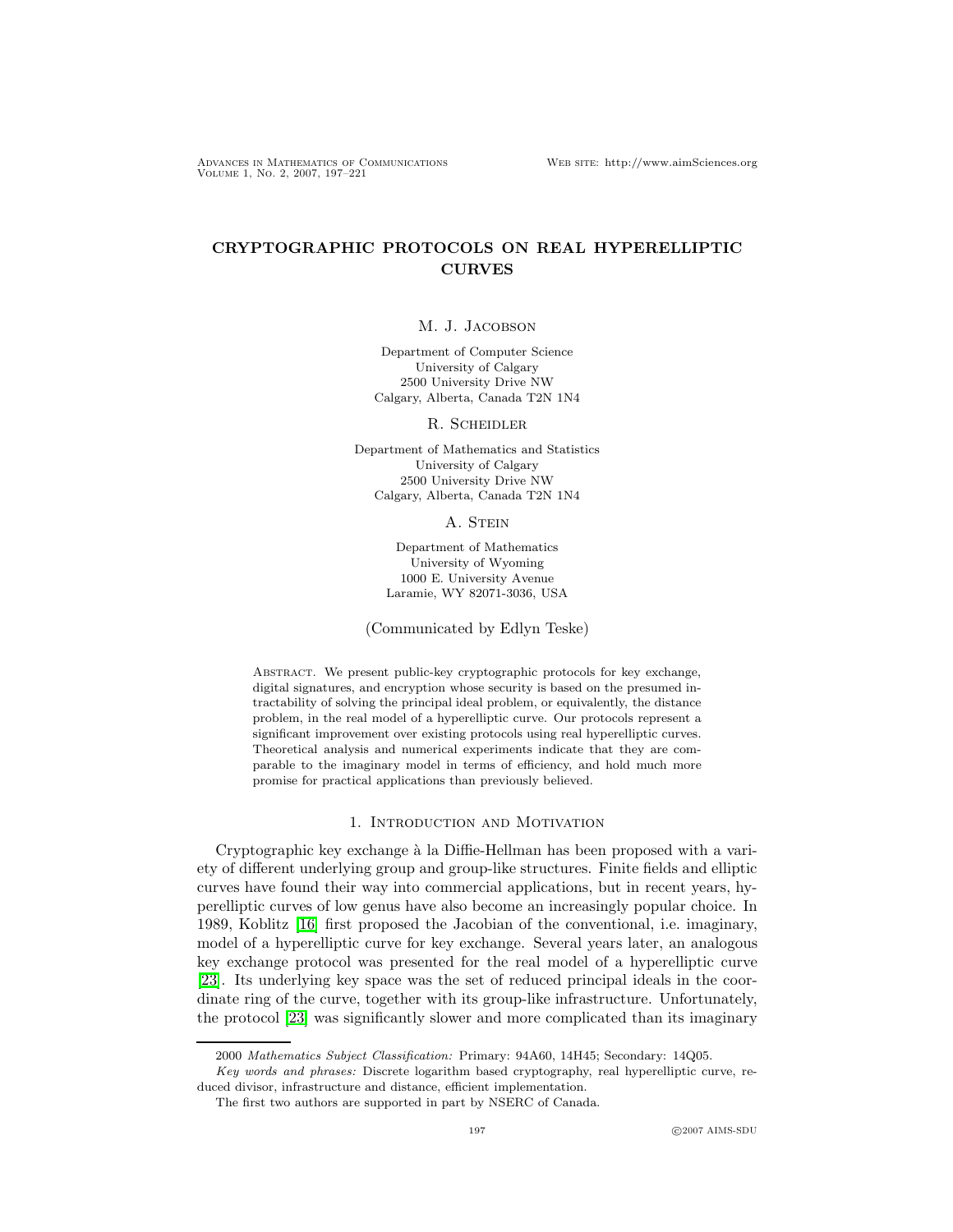cousin [\[16\]](#page-24-0), while offering no additional security; the same was true for subsequent modifications presented in [\[22\]](#page-24-2).

In this paper, we present improved public-key protocols for key exchange, digital signatures, and encryption. These schemes are based on the presumed intractability of computing the distance of a reduced principal divisor of a real hyperelliptic curve. Our protocols make use of two new scalar multiplication primitives that lead to significant improvements over the key exchange protocols in [\[23,](#page-24-1) [22\]](#page-24-2). These primitives make use of the fact that the infrastructure of a real hyperelliptic curve admits two operations. This is in contrast to the Jacobian of an imaginary hyperelliptic curve which admits only the "giant step" operation, i.e. divisor addition with subsequent reduction. In addition to giant steps, the infrastructure supports a much faster "baby step" operation that is analogous to a Gaussian reduction step as used in the imaginary setting, and can be used to jump from one reduced divisor to the next. We show, for example, how on average one eighth of the giant steps in the original key exchange protocol [\[23\]](#page-24-1) can be replaced by baby steps, with an additional minor expense of just a few more baby steps. Since baby steps require linear time in the genus of the curve, whereas giant steps take quadratic time in general, we would expect that this speeds up the protocol by almost twelve percent over the procedures given in [\[23\]](#page-24-1). We show that similar results hold in most cases for the other protocols, the most significant improvement occurring for our digital signature protocol based on DSA, in which generating signatures is especially efficient.

Our protocols work for any real hyperelliptic curve and any genus and do not require any precomputed divisors. Assuming that giant steps in the real and imaginary models cost the same, a similar speed-up of the real setting as compared to the imaginary setting can be proved theoretically, even for genus as low as 2. Preliminary numerical data, using an optimized generic version of Cantor's algorithm for divisor arithmetic and a basic version of non-adjacent form (NAF) based scalar multiplication, indicate that the performance of our improved real protocols is comparable to those using the imaginary model.

However, there are issues that need to be addressed before a rigorous performance comparison between the real and imaginary settings can be obtained. There has been a lot of work in algorithmic improvement to the imaginary protocols that has not yet been generalized to the real mode. For example, in the low genus case, it needs to be seen how optimized explicit formulas for the real case compare to the explicit formulas in the imaginary case [\[17,](#page-24-3) [29,](#page-24-4) [21\]](#page-24-5). We expect that the explicit formulas for the giant step operation in the real case are comparable to those in the imaginary case and that, as in [\[26,](#page-24-6) [27\]](#page-24-7), baby steps will be much faster than giant steps. If so, our new protocols would perform almost as well as the corresponding protocols in the imaginary case, even using explicit formulas for the small genus cases. The first results in this direction [\[6\]](#page-23-0), in which explicit formulas for genus two arithmetic over prime fields using affine representation is presented, bear this out. It also remains to be seen how special constructions such as the one given in [\[8\]](#page-23-1) carry over to the real setting. Finally, our protocols do not require any precomputations based on the base divisor, so we compare with imaginary protocols using NAF-based scalar multiplication. We expect that various well-known improvements to scalar multiplication involving precomputations such as window methods and joint-sparse forms, especially those that take advantage of a fixed divisor, can be generalized to the real case, but the development and comparison of these variations is beyond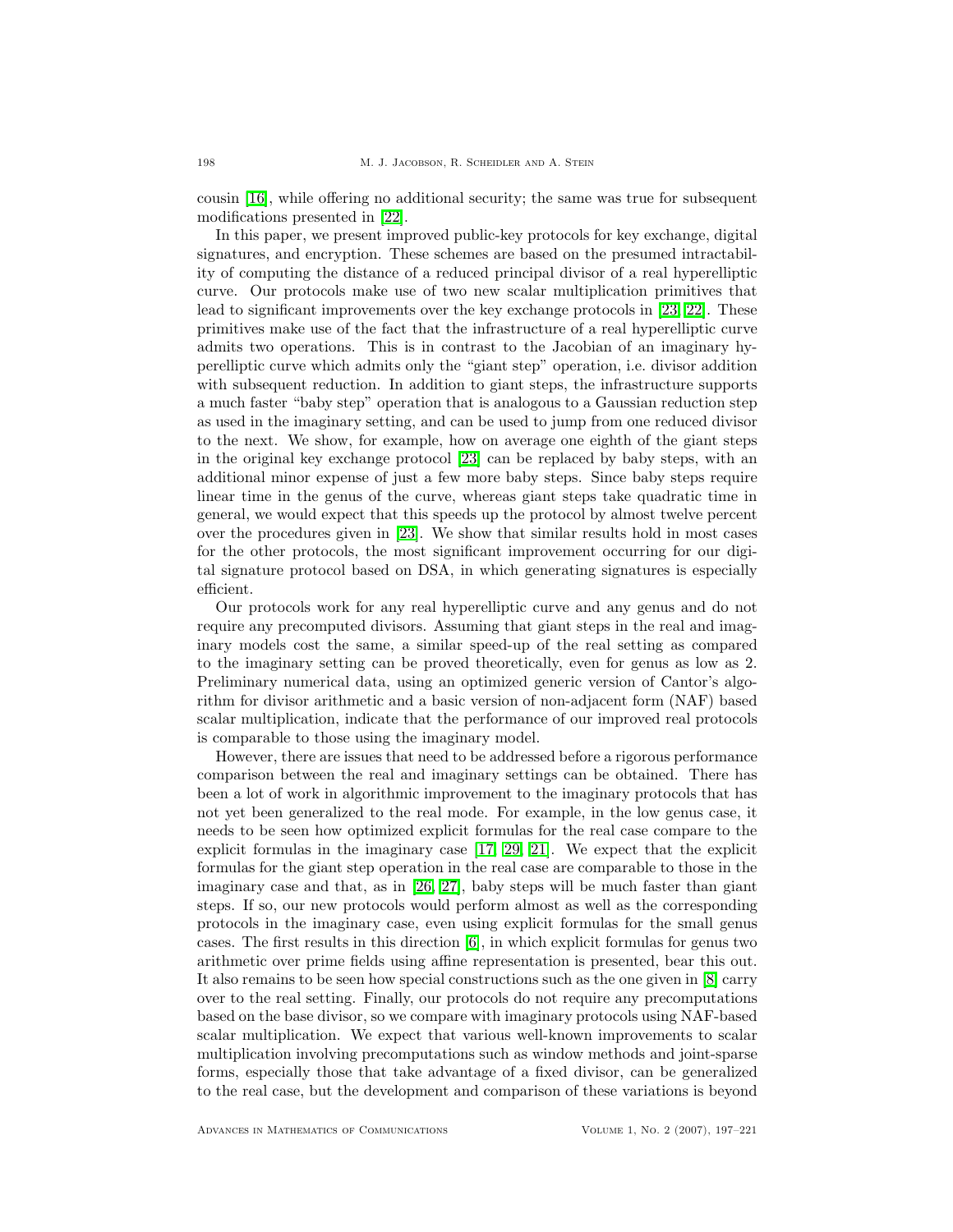the scope of this paper. Our goal is not to argue that protocols in the real model are faster than those in the imaginary model at this point, but rather that their performance is comparable and that further investigation is warranted.

We begin with a description of the set of divisors that represents the basic mathematical structure underlying several major cryptographic protocols using both imaginary and real hyperelliptic curves in Section [2.](#page-2-0) We provide only the very basics of the infrastructure in the real setting; a full and detailed divisor theoretic treatment of this phenomenon was provided in [\[13\]](#page-24-8). We describe our improved scalar multiplication primitives for real hyperelliptic curves in Section [3.](#page-6-0) Cryptographic protocols based on these primitives are presented in Section [4,](#page-12-0) including a discussion of their efficiency as compared to previous versions in the real case as well as protocols in the imaginary case. Security issues are touched on in Section [5,](#page-15-0) and numerical data, generated using generic algorithms for divisor arithmetic as described in Appendix [A,](#page-22-0) are presented in Section [6.](#page-16-0) As some of this is still work in progress, we offer conclusions and some open problems in Section [7.](#page-19-0)

#### 2. Hyperelliptic Curves

<span id="page-2-0"></span>A considerable amount of literature has been devoted to hyperelliptic curves and their cryptographic applications. We therefore simply refer the reader to the elementary introduction [\[18\]](#page-24-9), the survey article [\[12\]](#page-24-10), and the description of both imaginary and real models in [\[13\]](#page-24-8), and review only the basics and notation here.

Throughout this paper, let C be a hyperelliptic curve of genus q over a finite field  $\mathbb{F}_q$ . That is, C is an absolutely irreducible non-singular curve of the form

<span id="page-2-2"></span>(2.1) 
$$
C: y^2 + h(x)y = f(x) ,
$$

where  $f, h \in \mathbb{F}_q[x]$  and  $h = 0$  if q is odd. We distinguish two scenarios<sup>[1](#page-2-1)</sup> (see [\[12,](#page-24-10) Section 2.9, [\[5\]](#page-23-2), and  $[13]$ :

- Imaginary model/form. f is monic,  $deg(f) = 2g + 1$ , and  $deg(h) \leq g$  if q is even;
- Real model/form. If q is odd, then f is monic and  $\deg(f) = 2g + 2$ . If q is even, then h is monic,  $deg(h) = g+1$ , and either  $deg(f) \leq 2g+1$ , or  $deg(f) = 2g+2$ and the leading coefficient of f is of the form  $e^2 + e$  for some  $e \in \mathbb{F}_q^*$ .

We denote by  $\mathbb{F}_q[C] = \mathbb{F}_q[x, y]$  the coordinate ring and by  $\mathbb{F}_q(C) = \mathbb{F}_q(x, y)$  the function field of C.

It is easy to convert an imaginary hyperelliptic curve to a real model over the same base field and, if the curve has an  $\mathbb{F}_q$ -rational point, vice versa. Explicit formulas for relating divisor arithmetic in the two models were given in [\[20\]](#page-24-11) for the case of odd characteristic; for q even, analogous variable transformations apply.

<span id="page-2-3"></span>2.1. IMAGINARY SETTING. If C as given in  $(2.1)$  is imaginary, then the Jacobian of C over  $\mathbb{F}_q$  has been widely used for cryptographic applications. Here, the pole  $\infty$  of x is totally ramified in  $\mathbb{F}_q(C)$ , and every degree zero divisor D defined over  $\mathbb{F}_q$  can be uniquely written in the form  $D = D_x - \deg(D_x) \infty$  where  $D_x$  is a divisor not supported at  $\infty$ . A degree zero divisor D defined over  $\mathbb{F}_q$  is semi-reduced if  $D_x$ is an effective divisor that is not divisible by the conorm of any divisor in  $\mathbb{F}_q(x)$ , and reduced if in addition  $\deg(D_x) \leq g$ . The finite divisors  $D_x$ , and hence the

<span id="page-2-1"></span><sup>&</sup>lt;sup>1</sup>The conditions for the cases where deg(f) = 2g + 2 given here and in [\[12\]](#page-24-10) are slightly different from those given in [\[5\]](#page-23-2), but the two can easily be shown to be equivalent by simply multiplying the curve by a suitable scalar in  $\mathbb{F}_q$ .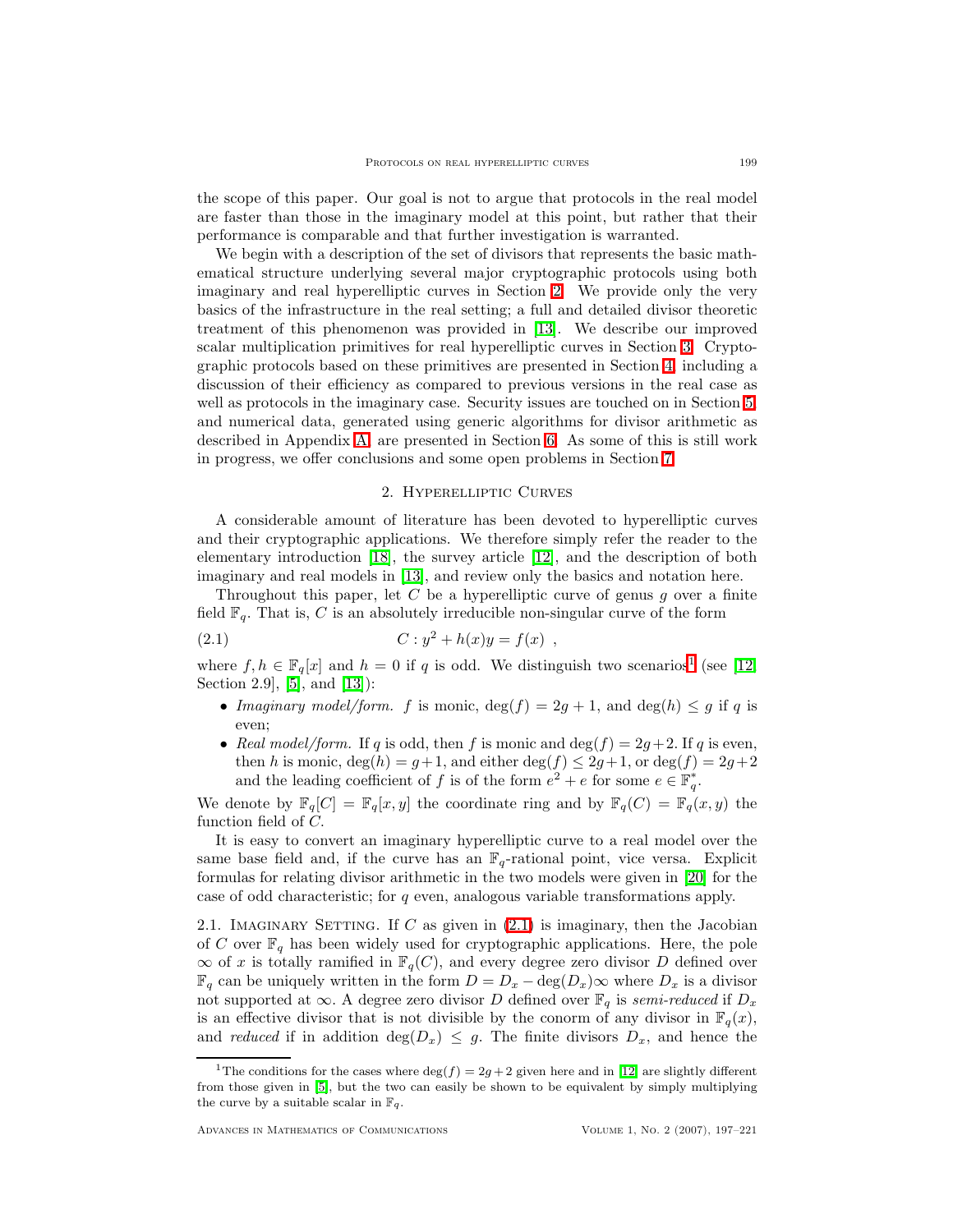degree zero divisors  $D$ , are in one-to-one correspondence with the fractional ideals of  $\mathbb{F}_q[C]$ , with effective divisors corresponding to integral ideals, semi-reduced divisors to principal ideals, and reduced divisors to reduced ideals. Every non-trivial semireduced divisor D has an explicit representation as a pair  $a, b \in \mathbb{F}_q[x]$  of polynomials where a is unique and b is unique modulo a. Here, a is monic and divides  $f + bh - b^2$ . If b is chosen so that  $deg(b) < deg(a)$ , then the pair  $(a, b)$  is called the *Mumford* representation of D. We write  $D = \text{div}(a, b)$  and point out that in this fashion, divisor arithmetic can be reduced to simple polynomial arithmetic over  $\mathbb{F}_q$ .

It is well-known that every degree zero divisor class has a unique reduced representative. If  $R$  denotes the set of these reduced representatives, then we have an operation " $\oplus$ " on  $\mathcal R$  via  $(D, D') \to D \oplus D'$  where  $D \oplus D'$  is the unique reduced representative in the divisor class of  $D + D'$ . R is a group under this operation, where the inverse of a divisor  $D = \text{div}(a, b) \in \mathcal{R}$  is the *conjugate* (or *opposite*) divisor  $\overline{D} = \text{div}(a, -b - h)$ , i.e. the image of D under the natural involution  $(x, y) \rightarrow (x, -y - h(x))$  on C; note that  $deg(D_x) = deg(\overline{D}_x) = deg(a)$ . We remark that  $-b-h$  is reduced modulo a if necessary, so that the conjugate divisor is also in Mumford representation.

For reasons that will become evident later on, we refer to the operation  $\oplus$  as a giant step. The conventional method for performing giant steps is divisor addition with subsequent Gaussian reduction (Cantor's algorithm [\[3\]](#page-23-3)), although other more efficient methods such as NUCOMP [\[14\]](#page-24-12) and explicit formulas for low genus curves [\[17,](#page-24-3) [29,](#page-24-4) [21\]](#page-24-5) exist. For definitions of the terminology used above as well as other details, we refer the reader to  $\lbrack 3 \rbrack$  and  $\lbrack 16 \rbrack$ , or to the sources  $\lbrack 18 \rbrack$ ,  $\lbrack 12 \rbrack$  and  $\lbrack 13 \rbrack$ mentioned earlier.

2.2. REAL SETTING. Details on the arithmetic on the real model of a hyperelliptic curve can be found for example in  $[28]$ ,  $[22]$ , or  $[12]$ , but all these sources employ only the terminology of ideals in the coordinate ring  $\mathbb{F}_q[C]$  of C. Instead, we relate their descriptions to a divisor theoretic framework as given in [\[13\]](#page-24-8). We let  $C$  as given in [\(2.1\)](#page-2-2) be real, and denote by  $\infty_1$  and  $\infty_2$  the two poles of x with respective normalized additive valuations  $\nu_1$  and  $\nu_2$ . The class of the divisor  $\infty_1-\infty_2$  has degree zero and finite order  $R_x$ , the x-regulator of  $\mathbb{F}_q(C)/\mathbb{F}_q(x)$ . The divisor  $R_x(\infty_1 - \infty_2)$ is thus principal and is the divisor of a *fundamental unit* of  $\mathbb{F}_q(C)$ , i.e. a generator of the infinite cyclic group  $\mathbb{F}_q[C]^*/\mathbb{F}_q^*$ .

The completion of  $\mathbb{F}_q(C)$  with respect to both  $\infty_1$  and  $\infty_2$  is the field  $\mathbb{F}_q\langle x^{-1} \rangle$  of Puiseux series in  $x^{-1}$  over  $\mathbb{F}_q$ , so there are two embeddings of  $\mathbb{F}_q(C)$  into  $\mathbb{F}_q(x^{-1}),$ given by the respective Puiseux expansions of y and  $\overline{y} = -y - h$ . We choose an embedding  $\nu$  so that  $\nu(y) = -g - 1$  and number the two poles of x so that  $\nu = \nu_1$ .

In a similar manner to the imaginary case, every degree zero divisor of  $C$  can be uniquely written in the form

$$
D = D_x - \deg(D_x)\infty_2 + \nu_1(D)(\infty_1 - \infty_2),
$$

where  $D_x$  is a divisor that is coprime to both  $\infty_1$  and  $\infty_2$ . Reducedness and semireducedness of degree zero divisors D defined over  $\mathbb{F}_q$  can be defined via  $D_x$  exactly as in the imaginary case. Analogous to the imaginary setting, every semi-reduced divisor  $D$  can be described by a pair of polynomials  $a, b$  as described in Section [2.1,](#page-2-3) together with the value  $\nu_1(D)$ . As a point of interest, we mention that by Proposition 4.1 of [\[20\]](#page-24-11), every degree zero divisor class has exactly one reduced representative D with  $0 \leq \nu_1(D) \leq g - \deg(D_x)$ . However, cryptographic protocols using arithmetic on these reduced representatives are less efficient than their imaginary counterparts.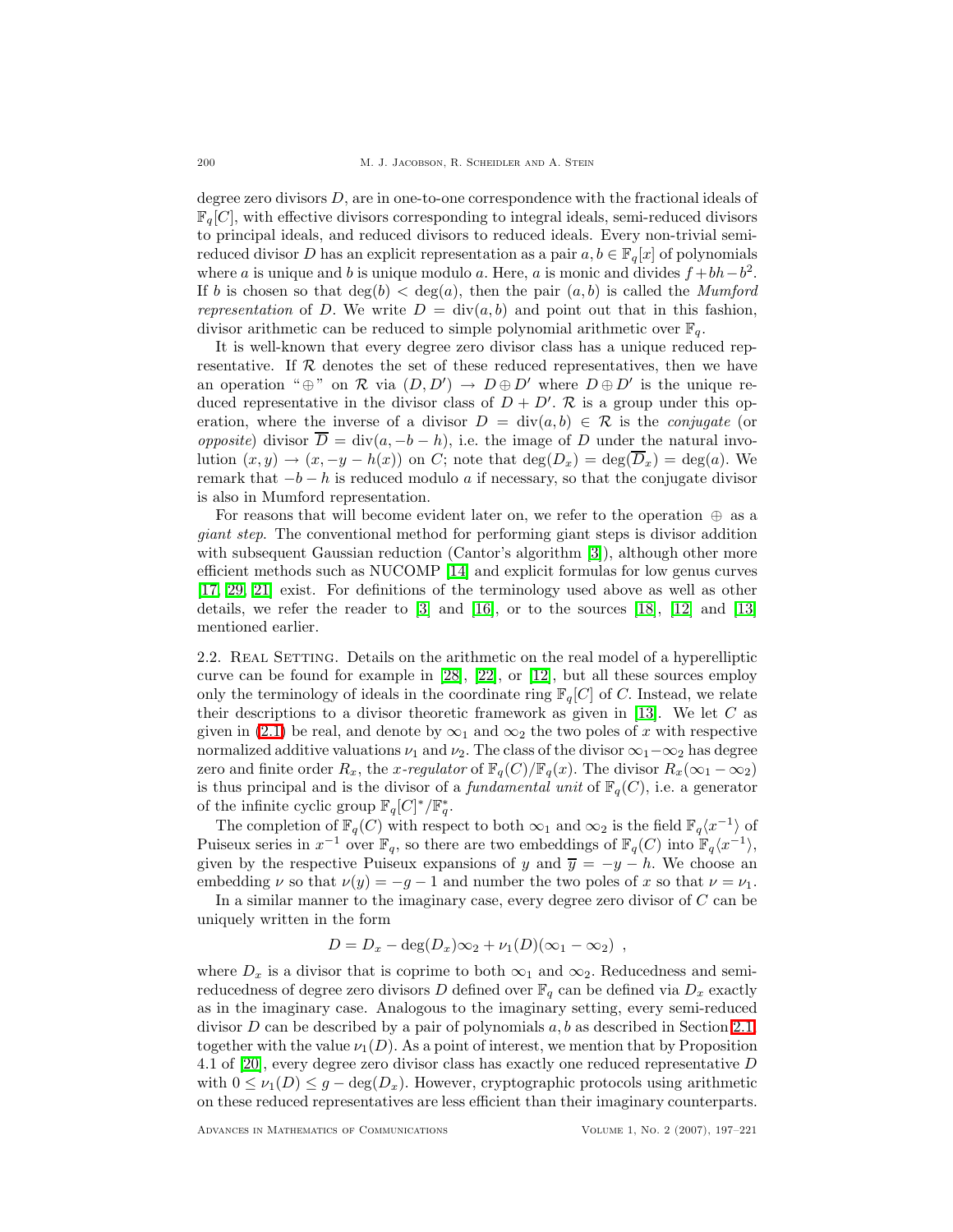Once again, we have the same bijective correspondence between finite divisors and fractional  $\mathbb{F}_q[C]$ -ideals. Rather than performing arithmetic in the Jacobian via unique representatives as in the imaginary case, we focus instead on one *ideal* class — usually the principal ideal class — and consider a certain set of pairwise nonequivalent reduced divisors arising from all the reduced ideals in this ideal class. Fix any reduced ideal  $\mathfrak{a}$  of  $\mathbb{F}_q[C]$ , and define  $\mathcal{R}_\mathfrak{a}$  to be the finite set of reduced divisors  $D = D_x - \deg(D_x)\infty_2$  such that  $D_x$  corresponds to a reduced ideal b equivalent to **a** and  $\nu_1(D) = 0$ ; write  $D = D_{\mathfrak{b}}$ . Let  $\alpha \in \mathbb{F}_q(C)$  with  $\mathfrak{b} = (\alpha)\mathfrak{a}$ . Then  $D_{\mathfrak{b}} = D_{\mathfrak{a}}$ , or equivalently,  $\mathfrak{b} = \mathfrak{a}$ , if and only if  $\nu_1(\alpha) \equiv 0 \pmod{R_x}$  (see for example [\[23\]](#page-24-1)). It follows that the set  $\mathcal{R}_{\mathfrak{a}}$  can be ordered by *distance*  $\delta(D_{\mathfrak{b}}) = -\nu_1(\alpha)$  where  $\alpha$  is chosen so that  $0 \leq -\nu_1(\alpha) < R_x$ . Hence, if we set  $r = |\mathcal{R}_a|$ , we can write

$$
\mathcal{R}_{\mathfrak{a}} = \{D_1, D_2, \ldots, D_r\}
$$

with  $D_1 = D_a$ , and set  $\delta_i = \delta(D_i)$  for  $1 \leq i \leq r$ . Then  $\delta_1 = 0$ , and  $\delta_i$  strictly increases in the interval  $[0, R_x]$  as i increases from 1 to r.

Since each  $D \in \mathcal{R}_a$  is uniquely determined by its corresponding ideal, i.e. by its finite part  $D_x, D$  can be solely described by two polynomials  $a, b \in \mathbb{F}_q[x]$  as explained above for the imaginary scenario, and we are justified in writing  $D = \text{div}(a, b)$ . Each  $D \in \mathcal{R}_{\mathfrak{a}}$  is also uniquely determined by its distance  $\delta(D)$ , but in practice, it is infeasible to actually determine  $\delta(D)$  from a and b; in fact, the security of our cryptographic schemes is based on that very fact.

An operation similar to Gaussian reduction steps as used for divisor reduction on imaginary hyperelliptic curves can be applied to divisors in  $\mathcal{R}_{a}$ , except here, such a step moves from  $D_i$  to  $D_{i+1}$   $(1 \leq i < r)$  and is referred to as a baby step. More exactly, if  $D_i = \text{div}(a_{i-1}, b_{i-1}) \in \mathcal{R}_{\mathfrak{a}}$ , then a baby step produces the divisor  $D_{i+1} = \text{div}(a_i, b_i)$ , where

<span id="page-4-0"></span>
$$
(2.2) \t q_{i-1} = \left\lfloor \frac{b_{i-1} + y}{a_{i-1}} \right\rfloor , \t b_i = q_{i-1}a_{i-1} - b_{i-1} + h , \t a_i = \frac{f + hb_i - b_i^2}{a_{i-1}} .
$$

Here,  $\lfloor \theta \rfloor$  denotes the polynomial part of  $\theta \in \mathbb{F}_q\langle x^{-1} \rangle$ . The baby step  $D_i \to D_{i+1}$ corresponds to one step in the simple continued fraction expansion of the Puiseux series of  $(b_0 + y)/a_0 \in \mathbb{F}_q\langle x^{-1} \rangle$ . More efficient formulas for computing a baby step are presented in Appendix [A.](#page-22-0) Using those formulas, the running time of a baby step is linear, i.e.  $O(g)$  field operations in  $\mathbb{F}_q$ .

Writing  $D_j = D_{\mathfrak{b}_j}$  for  $1 \leq j \leq r = |\mathcal{R}_{\mathfrak{a}}|$ , we have  $\mathfrak{b}_{i+1} = (\beta_i) \mathfrak{b}_i$  where  $\beta_i =$  $-b_i/(a_i - y - h) = (b_i + y)/a_{i-1}$  (see again [\[23\]](#page-24-1)). Therefore,

<span id="page-4-1"></span>(2.3) 
$$
\delta_{i+1} - \delta_i = -\nu_1(\beta_i) = g + 1 - \deg(a_{i-1}) = \deg(q_{i-1}) .
$$

So even if  $\delta_{i+1}$  and  $\delta_i$  are unknown, their difference can be found at virtually no extra cost with the baby step  $D_i \to D_{i+1}$ . Note that if  $D_i = \mathbf{0} = \text{div}(1, 0)$ , then  $q_{i-1} = \lfloor y \rfloor$ , so  $\delta_{i+1} = g + 1$ ; in all other cases, we have  $\deg(q_{i-1}) \leq g$  and hence  $\delta_{i+1} \leq \delta_i + g.$ 

Note that  $r-1$  iterations of [\(2.2\)](#page-4-0), applied to any divisor in  $\mathcal{R}_{a}$ , generates all of  $\mathcal{R}_{a}$ . Baby steps can also be performed on semi-reduced divisors D, in which case at most  $\lceil (\deg(D_x) - g)/2 \rceil$  baby steps produce a reduced divisor equivalent to D. We can now define giant steps  $(D, D') \rightarrow D \oplus D'$  on  $\mathcal{R}_{\mathfrak{a}}$  using almost the same arithmetic as in the imaginary case. The standard way of implementing a giant step is to compute the sum  $E = D + D'$  using, for example, Cantor's algorithm [\[3\]](#page-23-3), and then applying baby steps  $(2.2)$  to E until the first reduced divisor is reached; this divisor is  $D \oplus D'$ . Just as in the imaginary case,  $D \oplus D'$  is reached after at most

Advances in Mathematics of Communications Volume 1, No. 2 (2007), 197–221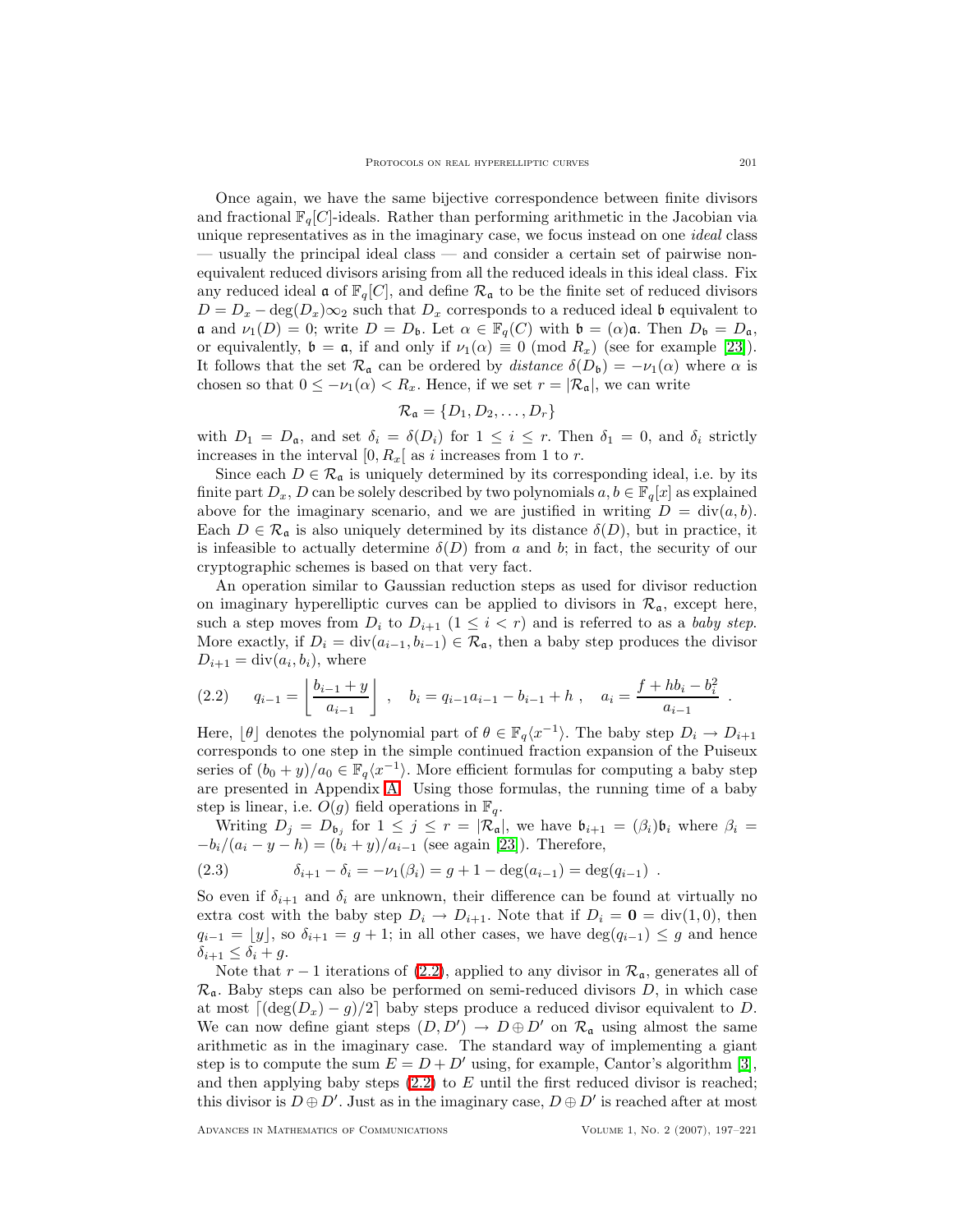[ $(\deg(E_x) - g)/2$ ] ≤ [g/2] steps of [\(2.2\)](#page-4-0) because  $\deg(E_x) = \deg(D_x) + \deg(D'_x)$  ≤ 2g. The running time of a giant step is quadratic, i.e.  $O(g^2)$  operations in  $\mathbb{F}_q$  (see [\[26\]](#page-24-6) for a more exact complexity analysis of both baby steps and giant steps).

The structure underlying all our real hyperelliptic curve cryptographic protocols is the set  $\mathcal{R} = \mathcal{R}_{\mathfrak{a}}$  of reduced divisors  $D_{\mathfrak{b}}$  where  $\mathfrak{b}$  is a reduced principal ideal; here, we choose  $\mathfrak{a} = (1) = \mathbb{F}_q[C]$  to be the trivial ideal, so  $D_1 = \mathbf{0} = \text{div}(1,0)$  is the trivial divisor. Note that  $R$  is closed under conjugation, since the conjugate ideal of a principal ideal is again principal, and under giant steps, since the product of two principal ideals is again principal and baby steps preserve ideal equivalence.

In order to be able to conduct cryptography in  $R$  securely, we need to ensure that R has large cardinality. A baby step applied to the last divisor  $D_{|\mathcal{R}|}$  generates a divisor D with  $\nu_1(D) = -R_x$ . Since  $\delta_1 = 0$ ,  $\delta_2 = g + 1$ , and  $1 \leq \delta_{i+1} - \delta_i \leq g$  for  $2 \leq i \leq |\mathcal{R}| - 1$ , we have

$$
g + i - 1 \le \delta_i \le (i - 1)g + 1 \text{ for } 2 \le i \le |\mathcal{R}|,
$$

and hence  $g + |\mathcal{R}| \leq R_x \leq |\mathcal{R}|g + 1$  as  $\delta_{|\mathcal{R}|+1} = R_x$ . The Hasse-Weil bounds imply that the order h of the Jacobian of the curve C over  $\mathbb{F}_q$  is of order  $q^g$ , and  $R_x$  is a divisor of h. Most of the time, the ratio  $h/R_x$ , which is the ideal class number of  $\mathbb{F}_q[C]$ , is very small by the Friedman-Washington-Achter theorems; heuristics on these class numbers were formulated by Friedman and Washington [\[7\]](#page-23-4) and recently proved by Achter [\[1\]](#page-23-5). In fact, the curve C can be chosen so that  $R_x$  is large with high probability, see [\[12\]](#page-24-10). It follows that  $R_x$ , and hence the cardinality of R, is of magnitude  $q^g$ , i.e. exponentially large in the size of the curve C over  $\mathbb{F}_q$ , and comparable to the cardinality of the set  $R$  of reduced divisors defined for the imaginary setting.

It will be important to understand how distances behave under the operations on R. We already saw that each baby step advances the distance by at least 1 and at most g, except for the first baby step which jumps from distance 0 to  $g + 1$ . To see what happens to the distance under conjugation, consider any divisor  $D_{\mathfrak{b}} =$  $\text{div}(a, b) \in \mathcal{R}$  with corresponding ideal **b**. Then  $\overline{\mathbf{b}} = (a)\mathbf{b}^{-1}$ , so

$$
\delta(D_{\overline{\mathbf{b}}}) \equiv -\nu_1(a) - \delta(D_{\mathbf{b}}) \equiv \deg(a) - \delta(D_{\mathbf{b}}) \pmod{R_x} .
$$

Note that  $D_{\overline{b}}$  is not actually the conjugate divisor of  $D_{\mathfrak{b}}$ ; rather,  $D_{\overline{b}} = D_{\mathfrak{b}} +$  $deg(a)(\infty_1 - \infty_2)$ , so  $\nu_1(D_b) \neq 0$ . For simplicity, we henceforth abuse the overline notation and identify  $D_{\overline{b}} = \text{div}(a, -b - h)$  with  $\overline{D_{b}}$ .

Finally, while  $R$  is closed under giant steps, it is not associative, i.e. it is not necessarily the case that  $(D \oplus D') \oplus D'' = D \oplus (D' \oplus D'')$  for  $D, D', D'' \in \mathcal{R}$ . However,  $\mathcal R$  is "almost" associative in the sense that the operation  $\oplus$  is almost distance preserving. More exactly, we have

<span id="page-5-0"></span>(2.4) 
$$
\delta(D \oplus D') = \delta(D) + \delta(D') - d \text{ where } 0 \le d \le 2g,
$$

and  $d$  can be efficiently computed (see, for example, Theorem 3.7 of [\[28\]](#page-24-13)). Since distances tend to be of order of magnitude  $R_x$ , i.e. of magnitude  $q^g$  by our previous remarks, they are exponentially large compared to the "error" d in [\(2.4\)](#page-5-0) arising from the reduction steps. It follows that the distance of the divisor  $D \oplus D'$  is extremely close to, and just below, the sum of the distances of the divisors  $D$  and  $D'$ , with a "shortfall" d of at most 2g. This behavior is referred to as the *infrastructure* of  $\mathcal{R}$ . In addition, the use of the terms "baby step" and "giant step" is now justified: the former yields a very small advance in distance, namely at most linear in  $q$ , whereas the latter generally results in an exponentially large distance jump.

Advances in Mathematics of Communications Volume 1, No. 2 (2007), 197–221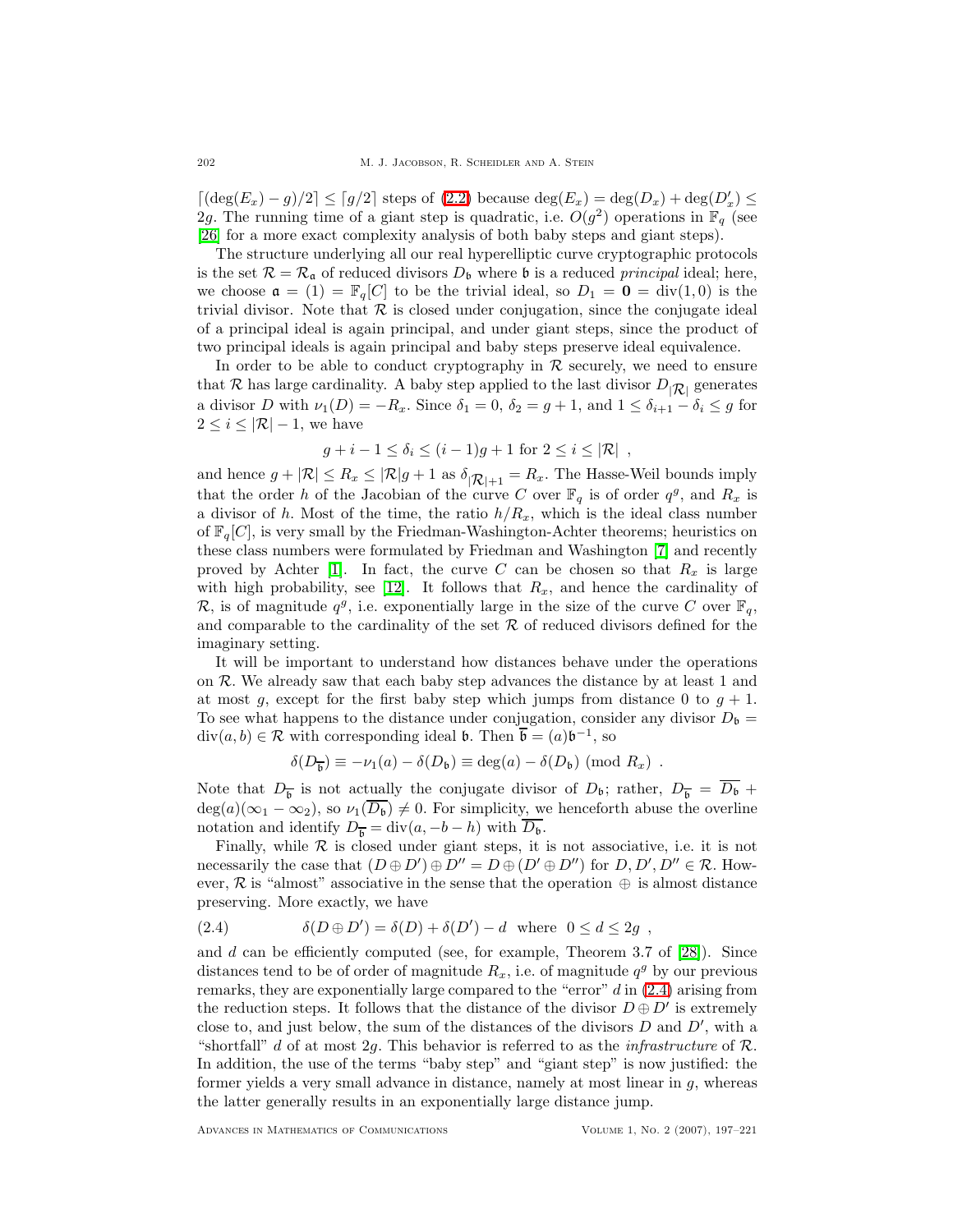Finally, we define for any integer m with  $0 \leq m < R_x$  the divisor in R below m to be the unique divisor  $D_i \in \mathcal{R}$  with  $\delta_i \leq m < \delta_i$ . Given two divisors  $D, D' \in \mathcal{R}$ , the divisor  $E \in \mathcal{R}$  below  $\delta(D) + \delta(D')$  can now be found by computing the giant step  $E' = D \oplus D'$  and the error  $d = \delta(D) + \delta(D') - \delta(E')$ , and then applying at most  $d$  baby steps to  $E'$ , increasing  $d$  by the appropriate advance in distance in each baby step, until  $d$  changes sign from negative or zero to positive. This can be done without knowledge of the distances  $\delta(D)$  and  $\delta(D')$ , and requires one giant step and at most 2q baby steps by  $(2.4)$ .

### 3. Scalar Multiplication

<span id="page-6-0"></span>Most exponentiation/scalar multiplication based cryptographic schemes employ three types of algorithms. In the first scenario, a user performs exponentiation/scalar multiplication using some fixed known scalar. In the second case, each participant performs exponentiation/scalar multiplication on the same fixed group element, but with different exponents/scalars. Finally, in the third type of algorithm, all parties perform exponentiation/scalar multiplication on different group elements. For example, the fixed and variable group element scenarios are used in the first and second round of Diffie-Hellman key exchange, respectively, and the fixed scalar situation occurs in the decryption procedures of the IES and PSEC protocols (see pp. 189-191 of [\[11\]](#page-24-14)).

Arithmetic using fixed exponents/scalars can be optimized using addition chains, at the expense of precomputation. Arithmetic using a fixed base can also be improved if precomputations involving the base are permitted, for example, using windowing methods. A thorough analysis of these scenarios, and generalization to the real case, is beyond the scope of this paper. Our primary focus is on arithmetic not requiring any precomputation, so we will henceforth only consider the variable and fixed base cases without precomputation.

In the setting of imaginary hyperelliptic curves, both the fixed and the variable group element scenarios require the computation of the reduced divisor in the class of  $nD$ , given a reduced divisor D and an integer n. For real hyperelliptic curves, the fixed base scenario corresponds to finding the divisor in  $R$  below a given distance (fixed distance case), while the variable base algorithm corresponds to the situation of generating from an integer n and a divisor  $D \in \mathcal{R}$  of unknown distance  $\delta(D)$  the divisor in  $\mathcal R$  below  $n\delta(D)$  (variable distance case).

To perform these operations on both real and imaginary hyperelliptic curves, we make use of the non-adjacent form (NAF) representation of the scalar in question. Every positive integer  $n$  has a unique representation

$$
n = \sum_{i=0}^{l} b_i 2^{l-i} ,
$$

where  $b_0 \neq 0, b_i \in \{-1, 0, 1\}$ , and no two consecutive digits  $b_i$  are non-zero. The NAF of *n* can be computed using, for example, Algorithm 3.30, p. 98, of [\[11\]](#page-24-14). Since  $n > 0$ , we have  $b_0 = 1$ . Note also that  $2^{l+1} < 3n < 2^{l+2}$ , so the length of the NAF representation of  $n$  is at most one more than that of the binary representation of n. If n is randomly chosen, then one third of all the digits in the NAF of  $n$  are expected to be non-zero, as opposed to one half of the bits for the usual binary representation of n (see p. 98 of [\[11\]](#page-24-14)).

We make use of the fact that in both the real and the imaginary case, "inversion" of reduced divisors is essentially free: given any divisor  $D \in \mathcal{R}$ , the divisor  $\overline{D}$  again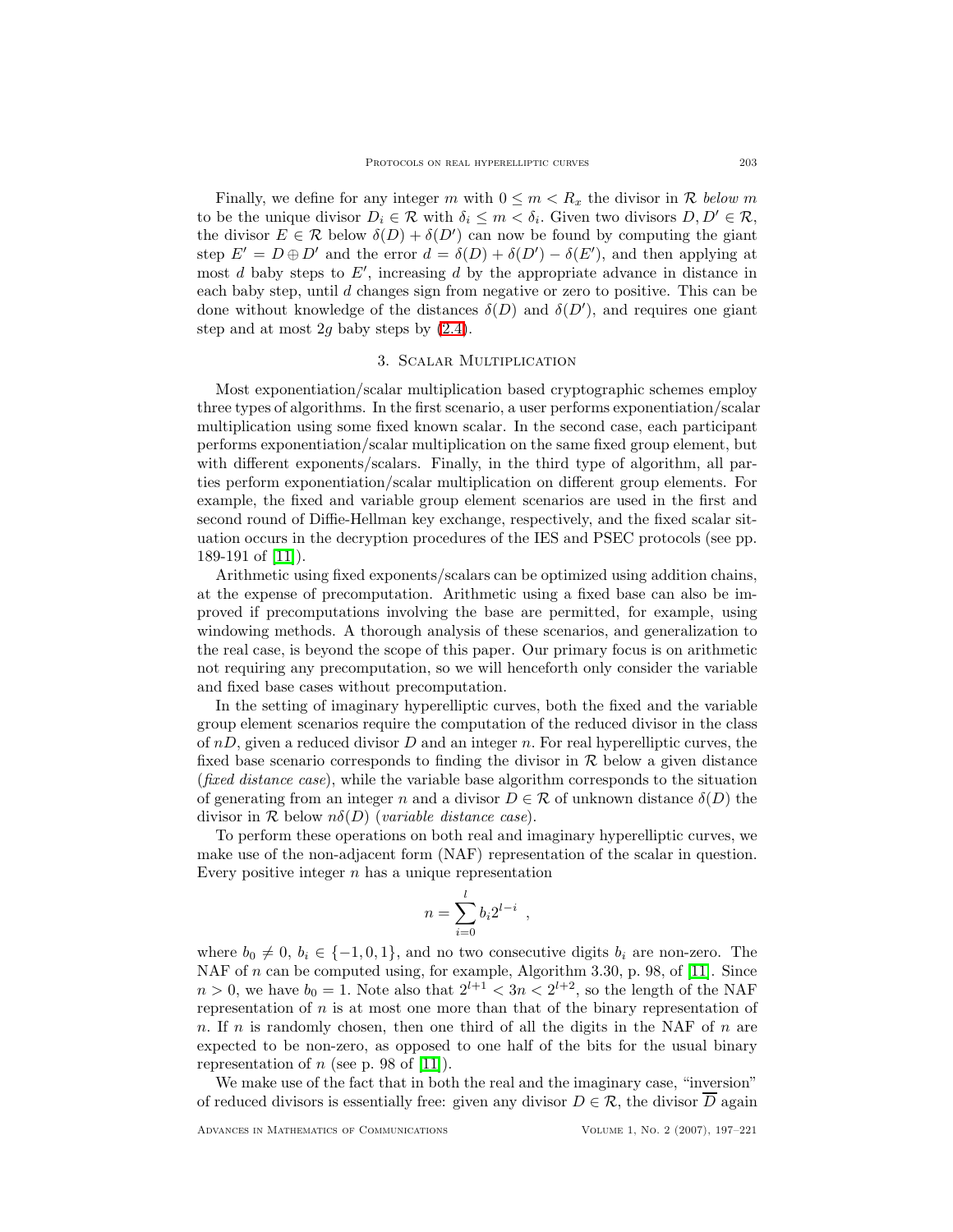belongs to  $R$  and can be computed from  $D$  in constant time. This fact allows us to use NAF for all our scalar multiplication algorithms.

3.1. Imaginary Case. For completeness, we review scalar multiplication in the Jacobian of an imaginary hyperelliptic curve. The following algorithm SCALAR-MULT computes the reduced divisor in the class of  $nD$ , given a reduced divisor D, using the NAF representation of n via a generalization of the binary double and add method in which a coefficient of  $-1$  indicates an addition by the conjugate of D.

 $\mathrm{SCALAR\text{-}MULT}(D, n)$ *Input:*  $D \in \mathcal{R}$ ,  $n = \sum_{i=0}^{l} b_i 2^{l-i} \in \mathbb{N}$  given in NAF. Output: The reduced divisor in the class of  $nD$ . Algorithm: 1. set  $E = D$ ;

2. for  $i = 1$  to l do 2.1. replace E by  $E \oplus E$ ; 2.2. if  $b_i = 1$  then replace E by  $E \oplus D$ ; 2.3. if  $b_i = -1$  then replace E by  $E \oplus \overline{D}$ ; 3. output E.

This algorithm requires l doubles and on average  $l/3$  adds. We use the terms "double" and "add" for our operation counts, bearing in mind that the underlying operation is not an actual doubling or addition of divisors, but a giant step, i.e. divisor addition followed by reduction. Basically, this corresponds to doubling, respectively, adding of divisor classes and enforcing a unique representation of each group element via reduction.

3.2. REAL CASE. We begin with the "variable distance" scenario: given a positive integer n and a divisor  $D \in \mathcal{R}$  of unknown distance  $\delta(D)$ , find the divisor in R below  $n\delta(D)$ . Algorithm VAR-DIST1 accomplishes this using a natural generalization of Algorithm SCALAR-MULT. The idea is that the distance of  $nD$  will be close to  $n\delta(D)$  as long as, after each giant step, we apply a small number of baby steps in order to compensate for the distance lost after reduction. This algorithm is essentially the same as POWERDIST in [\[23\]](#page-24-1) and R-EXP in [\[22\]](#page-24-2).

# VAR-DIST $1(D, n)$

*Input:*  $D \in \mathcal{R}$ ,  $n = \sum_{i=0}^{l} b_i 2^{l-i} \in \mathbb{N}$  given in NAF. Output: The divisor in  $\mathcal R$  below  $n\delta(D)$ . Algorithm:

- 1. set  $E = D$ ;
- 2. for  $i = 1$  to l do
	- 2.1. compute  $E' = E \oplus E$ ;
	- 2.2. apply baby steps to E' to compute the divisor in  $\mathcal R$  below  $2\delta(E)$  and call the result  $E$ ;
	- 2.3. if  $b_i \neq 0$  then
		- 2.3.1. if  $b_i = 1$  then set  $D' = D$ ;
		- 2.3.2. if  $b_i = -1$  then set  $D' = \overline{D}$ ;
		- 2.3.3. compute  $E' = E \oplus D'$ ;
		- 2.3.4. apply baby steps to  $E'$  to compute the divisor in  $\mathcal R$  below  $\delta(E)+\delta(D')$ and call the result E;

<sup>3.</sup> output E.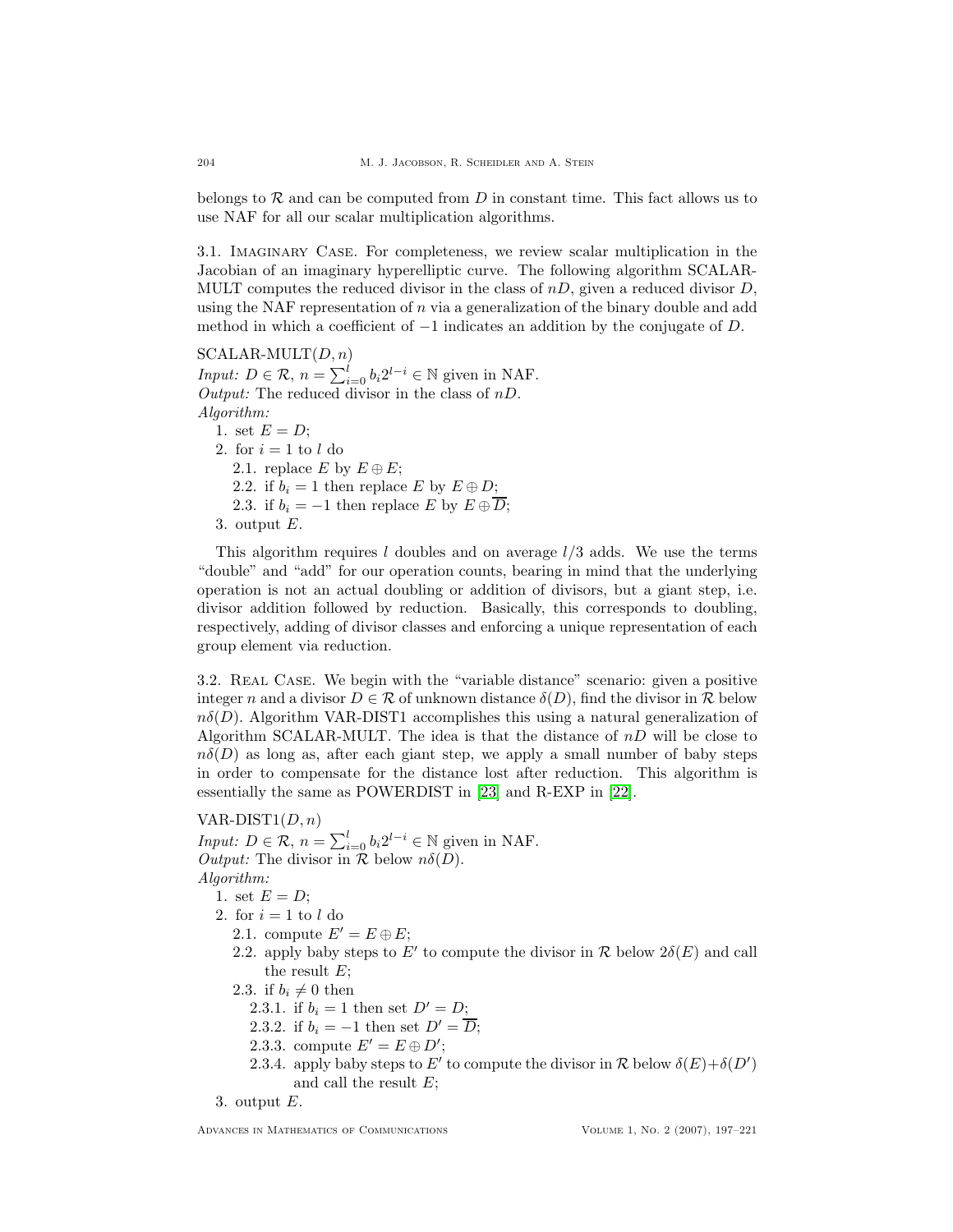We see that this algorithm is very similar to scalar multiplication on imaginary hyperelliptic curves; the main difference being the "adjustment" baby steps in steps 2.2 and 2.3.4. Let  $\Delta$  be an upper bound on d, the giant step distance "errors" caused by reduction, i.e. an upper bound on the number of baby steps that need to be performed in each of these steps. We see that  $VAR-DIST1$  requires  $l$  doubles and l/3 adds, plus an additional  $4\Delta l/3$  baby steps, where  $\Delta \geq d = 2\delta(E) - \delta(E')$  in step 2.2 and  $\Delta \geq d = \delta(E) + \delta(D') - \delta(E')$  in step 2.3.4. By [\(2.4\)](#page-5-0) we have  $\Delta \leq 2g$ . Note that in order to find the divisors below  $2\delta(E)$  and  $\delta(E) + \delta(D')$  in steps 2.2 and 2.3.4, respectively, it is necessary to explicitly compute d in order to know how many "adjustment" baby steps to apply. These facts make Algorithm VAR-DIST1 slower than the corresponding algorithm SCALAR-MULT from the imaginary case.

A simple modification of this algorithm handles the "fixed distance" scenario: given an integer n, find the divisor in  $R$  below n. Here, we recall the fact that the divisor  $D_2 \in \mathcal{R}$  has distance  $\delta_2 = g + 1$ . We first need to apply a division with remainder to obtain the quantity  $s = \lfloor n/(g+1) \rfloor$  in order to convert s to NAF. The procedure below is essentially algorithm R-BELOW in [\[22\]](#page-24-2).

## $\text{FIXED-DIST1}(n)$

Input:  $n \in \mathbb{N}$ ,  $s = \lfloor n/(g+1) \rfloor$  given in NAF. *Output:* The divisor in  $\mathcal{R}$  below *n*. Algorithm:

- 1. compute  $E' = \text{VAR-DIST1}(D_2, s)$  //  $E' \in \mathcal{R}$  is the divisor below  $s(g + 1);$
- 2. apply at most  $n s(g + 1)$  baby steps to E' to compute the divisor  $E \in \mathcal{R}$ below n;
- 3. output  $E$ .

Since  $0 \leq n - s(g + 1) \leq g$ , this algorithm performs roughly  $\log_2(g + 1)$  fewer doubles and adds than Algorithm VAR-DIST1, but one additional division with remainder and at most g baby steps. Once again, this makes this algorithm generally significantly slower than scalar multiplication of divisors on imaginary hyperelliptic curves.

<span id="page-8-0"></span>3.3. Improvements to the Real Case. We now outline our improvements to the real case. For the variable distance situation, we eliminate all adjustment baby steps by performing only a few baby steps at the beginning of the algorithm; this number of baby steps is independent of the size of the scalar and only depends on g. As a result, the number of doubles and adds is the same as for scalar multiplication on imaginary hyperelliptic curves, and the number of additional baby steps required is reduced significantly. For the fixed distance case, we replace the giant steps in step 2.3.3 of VAR-DIST1 by baby steps and eliminate all the adjustment baby steps. This results in a significant reduction in the number of adds compared to both FIXED-DIST1 and the imaginary scenario, i.e. SCALAR-MULT.

The key to our improvements is the following heuristics, which allow us to predict with high probability the relative distance between two divisors. We henceforth write  $D_+$  for the divisor obtained by applying one baby step to the divisor  $D \in \mathcal{R}$ and  $D_$  for the divisor obtained by applying a baby step backwards from  $D$ , i.e.  $(D_{-})_{+} = (D_{+})_{-} = D.$ 

**Heuristics (H)**: For sufficiently large q, the following properties hold with probability  $1 - O(q^{-1})$ :

(H1)  $\delta(D_+) - \delta(D) = 1$  for all  $D \in \mathcal{R} \setminus \{0\}.$ 

Advances in Mathematics of Communications Volume 1, No. 2 (2007), 197–221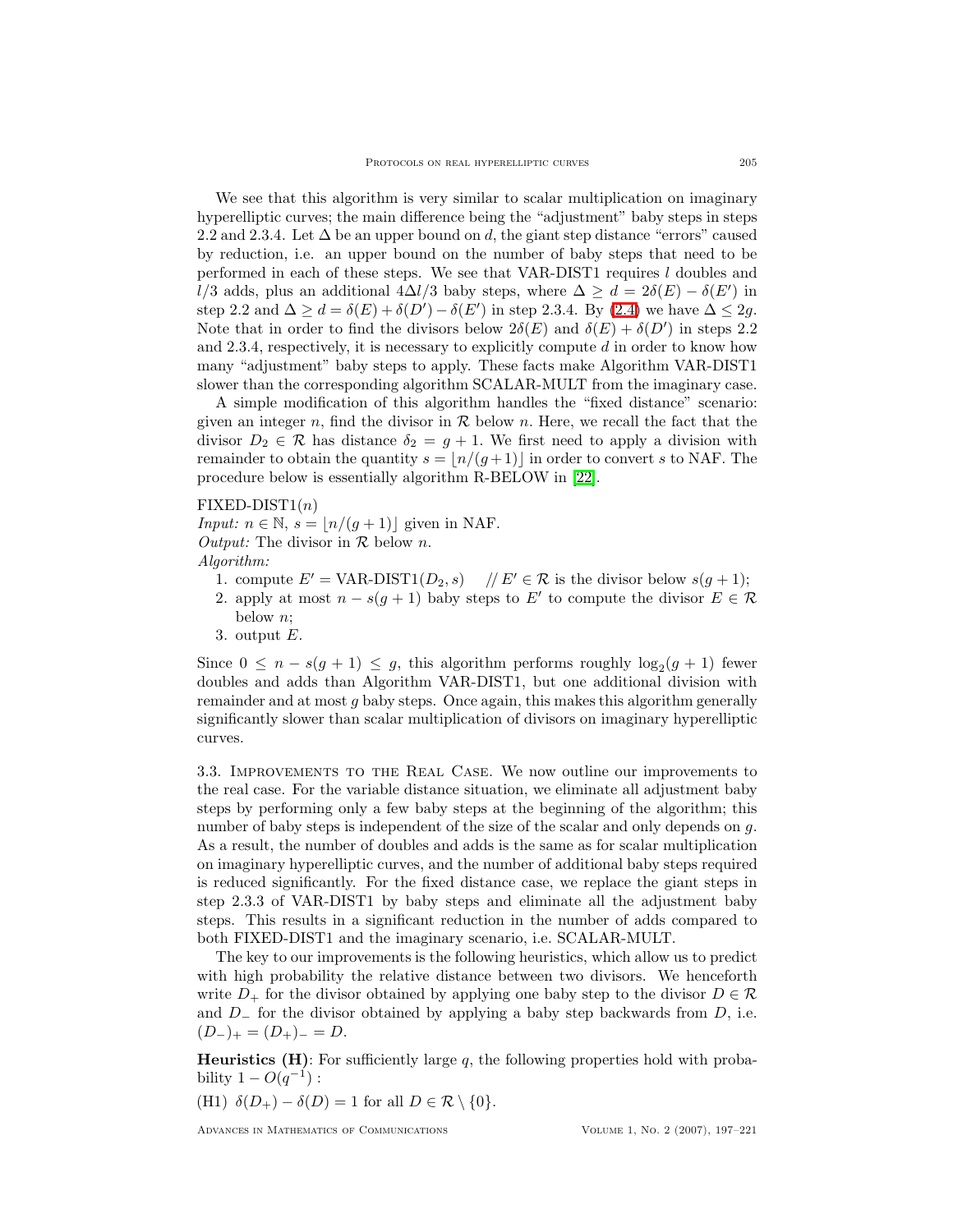206 M. J. JACOBSON, R. SCHEIDLER AND A. STEIN

(H2) The quantity d in [\(2.4\)](#page-5-0) is always equal to  $\lceil q/2 \rceil$ . That is, for all  $D, D' \in \mathcal{R} \setminus \{0\}$ , we have  $\delta(D \oplus D') = \delta(D) + \delta(D') - \lceil g/2 \rceil$ .

There is overwhelming numerical evidence as well as plausible theoretical considerations that support the above heuristics, especially for large  $q$ . In fact, for elliptic curves, i.e. the case  $g = 1$ , H1 is a provable fact. To justify Heuristic H1, observe that by  $(2.3)$ ,  $\delta(D_+)$  –  $\delta(D)$  is equal to the degree of a partial quotient in the continued fraction expansion of  $y \in \mathbb{F}_q\langle x^{-1} \rangle$ , and such partial quotients are conjectured to have degree 1 with probability  $1 - O(q^{-1})$ . We point out that again by [\(2.3\)](#page-4-1), Heuristic H1 is equivalent to the assumption that for  $D = \text{div}(a, b) \in \mathcal{R} \setminus \{0\},\$  $deg(a) = g$  with probability  $1 - O(q^{-1})$ .

To justify Heuristic H2, consider the following. If we write  $D = \text{div}(a, b)$  and  $D' =$ div(a', b'), then at most  $t = \lfloor (\deg(a) + \deg(a') - g)/2 \rfloor$  baby steps are required to obtain a reduced divisor when starting at  $D \oplus D'$ . If we assume  $deg(a) = deg(a') = g$ according to Heuristic H1, then  $t = \lceil g/2 \rceil$ . Since each baby step yields an advance in distance of exactly 1, we should have  $d = \lfloor g/2 \rfloor$  in [\(2.4\)](#page-5-0).

Under the assumption of these heuristics, we can pin down distances exactly; in particular, we derive from [\(2.3\)](#page-4-1) that  $\delta_i = g + i - 1$  as long as no degenerate divisor, i.e. a divisor  $D = \text{div}(a, b) \in \mathcal{R} \setminus \{0\}$  with  $\text{deg}(a) < q$ , is encountered. Furthermore, under this assumption, we no longer need to compute any relative distances during our computations. In particular, H2 states that a giant step produces a divisor in  $\mathcal{R}$ of distance exactly  $[g/2]$  short of the target distance, i.e. the sum of the distances of the input divisors, and H1 states that precisely  $\lceil q/2 \rceil$  baby steps are required to effect the adjustment, again assuming that no degenerate divisor is encountered.

Our first algorithm, VAR-DIST2, represents the improved variable distance situation. Put  $d = \lceil g/2 \rceil$ . The idea is to compute the divisor  $D' \in \mathcal{R}$  of distance d from D and apply scalar multiplication using NAF to  $D'$  instead of to  $D$  directly. The result is that after any giant step, we will end up with a reduced divisor of distance precisely d more than the target without having to do any adjustments with baby steps. For example, assuming Heuristic H2, we know that the distance to the reduced divisor of a giant step is precisely d, so we have  $\delta(D' \oplus D') = 2(\delta(D)+d)-d = 2\delta(D)+d;$ similarly,  $\delta((D' \oplus D') \oplus D') = (2\delta(D') + d) + (\delta(D') + d) - d = 3\delta(D') + d$ , etc. In Proposition [3.1,](#page-9-0) we formally prove, assuming Heuristics H1 and H2, that the reduced divisor output at the end of Algorithm VAR-DIST2 has distance precisely  $n\delta(D) + d$ .

VAR-DIST $2(D, n)$ *Input:*  $D \in \mathcal{R}$ ,  $n = \sum_{i=0}^{l} b_i 2^{l-i} \in \mathbb{N}$  given in NAF. *Output:* The divisor in  $\mathcal R$  of distance  $n\delta(D) + d$ . Algorithm:

- 1. for  $i = 1$  to  $d 1$  do
- 1.1. replace D by  $D_{+}$ ;
- 2. set  $D' = D$ ,  $D'' = D_+$ ,  $E = D_+$ ;
- 3. for  $i = 1$  to l do
	- 3.1. replace E by  $E \oplus E$ ;
	- 3.2. if  $b_i = 1$  then replace E by  $E \oplus D''$ ;
	- 3.3. if  $b_i = -1$  and g is even then replace E by  $E \oplus \overline{D''}$ ;
	- 3.4. if  $b_i = -1$  and g is odd then replace E by  $E \oplus \overline{D'}$ ;
- <span id="page-9-0"></span>4. output  $E$ .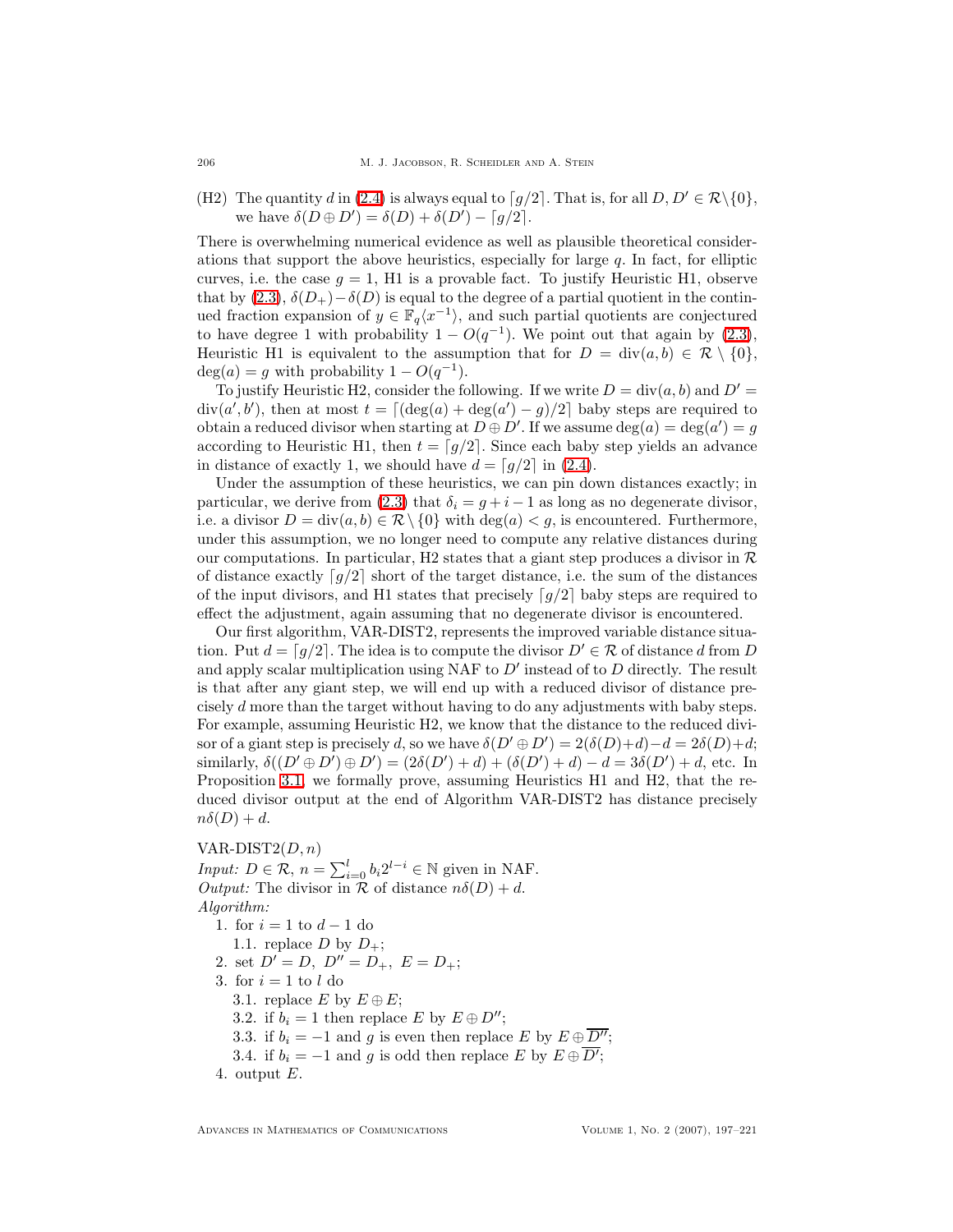**Proposition 3.1.** Assuming Heuristics H1 and H2,  $VAR-DIST2(D, n)$  outputs the divisor  $E \in \mathcal{R}$  of distance  $\delta(E) = n\delta(D) + d$ .

*Proof.* By Heuristic H1, we have  $\delta(D') = \delta(D) + d - 1$  and  $\delta(D'') = \delta(E) = \delta(D) + d$ in step 2. Set  $E_0 = E$ , let  $E_i$  be the divisor obtained after the *i*-th iteration of the for loop in step 3, and set  $d_i = \delta(E_i)$ . Then  $d_0 = \delta(D) + d$ , and for  $1 \leq i \leq l$  and  $b_i \in \{0,1\}, d_i$  satisfies the recursion

<span id="page-10-0"></span>(3.1) 
$$
d_i \equiv (2d_{i-1} - d) + b_i(\delta(D'') - d) \equiv 2d_{i-1} - d + b_i\delta(D) \pmod{R_x}
$$

by [\(2.4\)](#page-5-0) and Heuristic H2.

If  $b_i = -1$  and g is even, then  $g = 2d$ , so the recursion for  $d_i$  is

$$
d_i \equiv (2d_{i-1} - d) + \delta(\overline{D''}) - d
$$
  
\n
$$
\equiv (2d_{i-1} - d) + g - \delta(D'') - d
$$
  
\n
$$
\equiv (2d_{i-1} - d) + g - (\delta(D) + d) - d
$$
  
\n
$$
\equiv (2d_{i-1} - d) + g - \delta(D) - 2d
$$
  
\n
$$
\equiv (2d_{i-1} - d) - \delta(D)
$$
  
\n
$$
\equiv 2d_{i-1} - d + b_i\delta(D) \pmod{R_x} .
$$

Finally, if  $b_i = -1$  and g is odd, then  $g = 2d - 1$ , so the recursion becomes

$$
d_i \equiv (2d_{i-1} - d) + \delta(\overline{D'}) - d
$$
  
\n
$$
\equiv (2d_{i-1} - d) + g - \delta(D') - d
$$
  
\n
$$
\equiv (2d_{i-1} - d) + g - (\delta(D) + d - 1) - d
$$
  
\n
$$
\equiv (2d_{i-1} - d) + g - \delta(D) - (2d - 1)
$$
  
\n
$$
\equiv (2d_{i-1} - d) - \delta(D)
$$
  
\n
$$
\equiv 2d_{i-1} - d + b_i\delta(D) \pmod{R_x} .
$$

So in all cases,  $d_i$  satisfies the recursion  $(3.1)$ . It follows that

$$
d_l \equiv 2^l d_0 - (2^l - 1)d + (n - 2^l)\delta(D)
$$
  
\n
$$
\equiv 2^l (\delta(D) + d) - (2^l - 1)d + (n - 2^l)\delta(D)
$$
  
\n
$$
\equiv n\delta(D) + d \pmod{R_x},
$$

which proves our claim.

For the fixed distance scenario, the goal is to compute the divisor in  $\mathcal R$  whose distance is some known and easily computable function of the input scalar  $n$  using an analog of scalar multiplication with the NAF of  $n$  in which we perform the doublings as usual, but replace each add by a baby step. Roughly speaking, the resulting algorithm would trade  $l/3$  adds on average for  $l/3$  baby steps, which are significantly faster. The trick is to apply this method in such a way that the output is indeed the divisor in  $R$  of our desired distance for any positive integer n.

We again assume that we know  $d = \lfloor g/2 \rfloor$  and that the fixed base is the divisor  $D_{d+3}$  obtained by applying  $d+2$  baby steps to  $D_1 = 0$ . This divisor has distance  $\delta_{d+3} = g + d + 2$  by Heuristic H1 and will be included in the domain parameters of all our cryptographic protocols. The following algorithm computes the divisor in  $R$ of distance  $2^{l}(g+1)+n+d$ , where  $l+1$  is the NAF length of our scalar, by applying the double and baby step strategy outlined above to  $D_{d+3}$ . Under Heuristics H1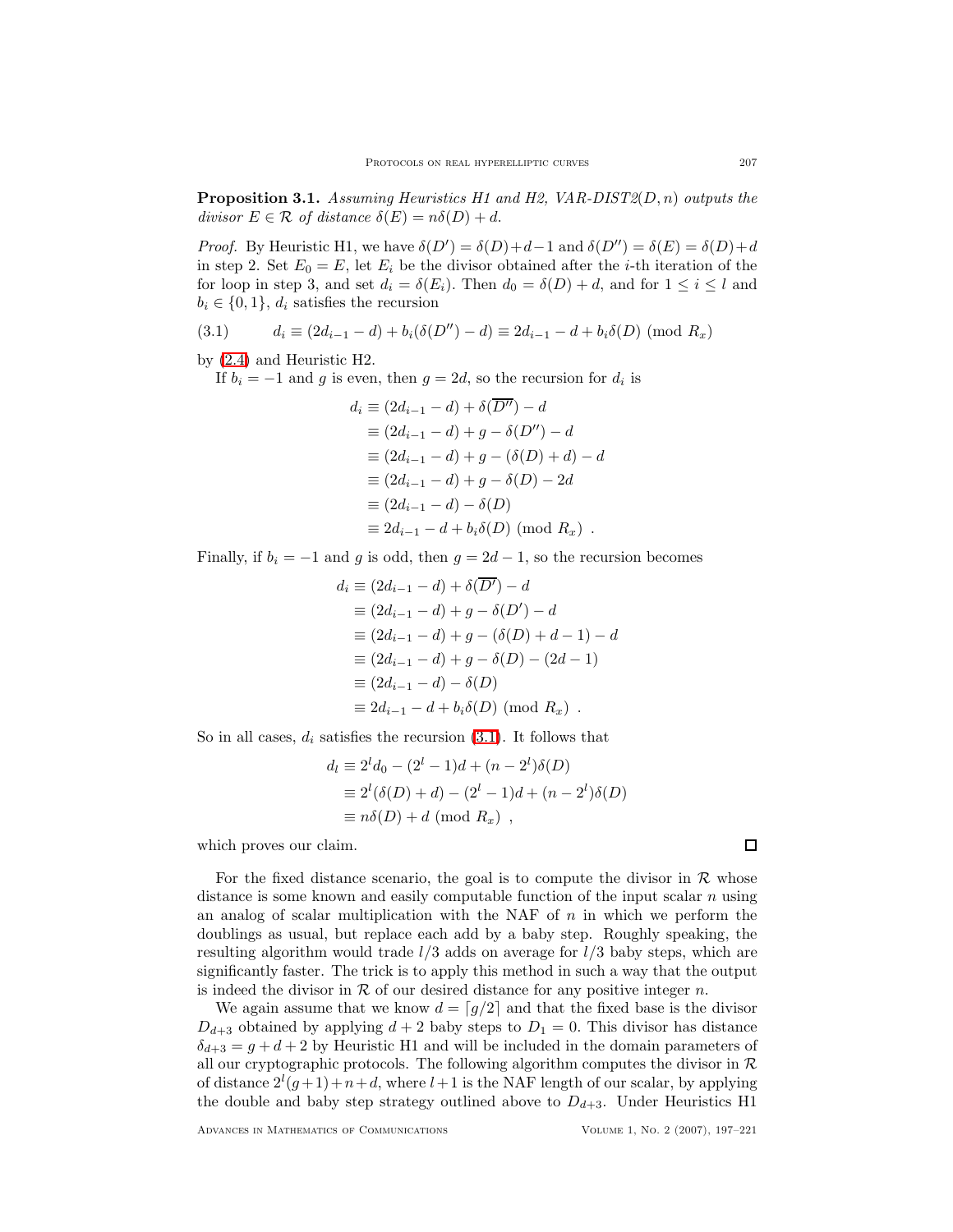and H2, we prove in Proposition [3.2](#page-11-0) that the output is indeed the divisor in  $\mathcal R$  of distance  $2^l(g+1)+n+d$ .

 $\text{FIXED-DIST2}(n)$ 

*Input:*  $n = \sum_{i=0}^{l} b_i 2^{l-i} \in \mathbb{N}$  given in NAF. Output: The divisor in  $\mathcal R$  of distance  $2^l(g+1)+n+d$ . Algorithm: 1. set  $E = D_{d+3}$ ;

2. for  $i = 1$  to l do 2.1. replace E by  $E \oplus E$ ; 2.2. if  $b_i = 1$  then replace E by  $E_+$ ; 2.3. if  $b_i = -1$  then replace E by E<sub>-</sub>; 3. output  $E$ .

<span id="page-11-0"></span>**Proposition 3.2.** Assuming Heuristics H1 and H2,  $FIXED-DIST2(n)$  outputs the divisor  $E \in \mathcal{R}$  of distance  $\delta(E) = 2^l(g+1) + n + d$ .

*Proof.* Set  $E_0 = D_{d+3}$ , let  $E_i$  be the divisor obtained after the *i*-th iteration of the for loop in step 2, and set  $d_i = \delta(E_i)$ . Then  $d_0 = d + g + 2$ ,  $d_i = 2d_{i-1} - d + b_i$  for  $1 \leq i \leq l$  by [\(2.4\)](#page-5-0), and therefore

$$
d_l = 2^l d_0 - (2^l - 1)d + (n - 2^l)
$$
  
= 2<sup>l</sup>(g + d + 2) - (2<sup>l</sup> - 1)d + (n - 2<sup>l</sup>)  
= 2<sup>l</sup>(g + 1) + n + d,

which proves our claim.

As we will see in the next section, FIXED-DIST2 is sufficient for cryptographic purposes; we only require a divisor of some randomly produced but known distance as opposed to a divisor precisely of distance  $n$ . Nevertheless, as a point of interest, we show how to use the above algorithm on input  $n$  to compute the actual divisor in  $R$  of distance  $n$ . Since this requires another more costly precomputation, we will not use this method in any of our cryptographic protocols, except for computing domain parameters such as public keys as, for example, in the digital signature protocol described in the next section. However, the technique might be useful for number theoretic applications such as finding the regulator  $R_x$  or the divisor class number of the curve C. For this procedure, we precompute another divisor  $D^*$  of distance  $2^l(g+1)+g$ . Assuming Heuristics H1 and H2,  $D^*$  can be found as follows. Initialize  $E_0 = D_{d+2}$  (the divisor of distance  $g + 1 + d$ ), and for  $1 \leq i \leq l$ , let  $E_i = E_{i-1} \oplus E_{i-1}$ . Then  $\delta(E_i) = 2^i(g+1) + d$  by [\(2.4\)](#page-5-0) and Heuristic H2, so applying  $g - d$  baby steps to  $E_l$  yields  $D^*$  by Heuristic H1. The total cost of this precomputation is therefore l doubles plus  $(d + 1) + (g - d) = g + 1$  baby steps; the  $d + 1$  baby steps can be replaced by one backward baby step if we compute  $D_{d+2}$  from  $D_{d+3}$ . To find a divisor in R of distance n, we simply call the previous algorithm and add the conjugate  $\overline{D^*}$  of  $D^*$  to the result.

#### $\text{FIXED-DIST3}(n)$

Precomputation:  $D^* \in \mathcal{R}$  with  $\delta(D^*) = 2^l(g+1) + g$ . *Input:*  $n = \sum_{i=0}^{l} b_i 2^{l-i} \in \mathbb{N}$  given in NAF. Output: The divisor in  $R$  of distance n. Algorithm:

1. compute  $E' = \text{FIXED-DIST2}(n);$ 

Advances in Mathematics of Communications Volume 1, No. 2 (2007), 197–221

 $\Box$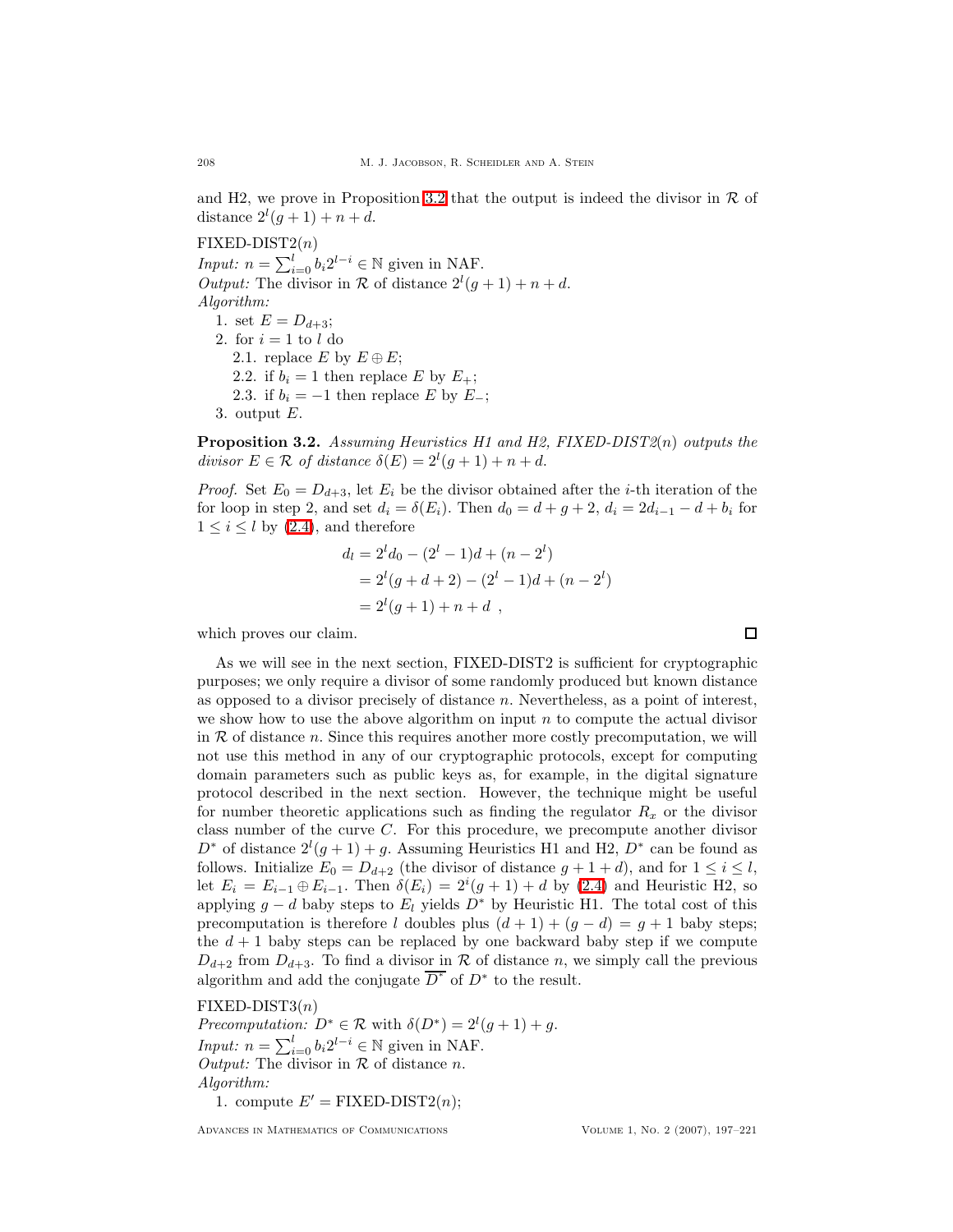- 2. compute  $E = E' \oplus \overline{D^*};$
- 3. output E.

Proposition 3.3. Assuming Heuristics H1 and H2, FIXED-DIST3(n) outputs the divisor  $E \in \mathcal{R}$  of distance  $\delta(E) = n$ .

Proof. By Proposition [3.2,](#page-11-0)  $\delta(E') = 2^l(g+1) + n + d$ . Now  $\delta(\overline{D^*}) \equiv g - \delta(D^*) \equiv$  $-2^{l}(g+1) \pmod{R_x}$ , so by [\(2.4\)](#page-5-0) and Heuristic H2, the output divisor E of Algorithm FIXED-DIST3 satisfies

$$
\delta(E) \equiv \delta(E') + \delta(\overline{D^*}) - d
$$
  
\n
$$
\equiv (2^l(g+1) + n + d) - 2^l(g+1) - d
$$
  
\n
$$
\equiv n \pmod{R_x}
$$

<span id="page-12-2"></span>as claimed.

3.4. Comparison of Real and Imaginary Models. In Table [1,](#page-12-1) we compare the expected computational effort of all the algorithms presented in this section. The imaginary setting does not distinguish between the fixed and variable divisor scenarios at the level of counting giant steps. We assume here that the NAF representations of the scalars have length  $l+1$ , with a proportion of one third of the digits non-zero in the NAF setting. For the real scenario, we assume Heuristics H1 and H2, and, as before, that  $\Delta$  is an upper bound on the giant step distance "errors" caused by reduction. By  $(2.4)$ ,  $\Delta \leq 2g$ , but as argued above, on average we would expect  $\Delta \approx g/2$  because of Heuristics H1 and H2.

TABLE 1. Operation counts for scalar multiplication in  $\mathcal R$ 

<span id="page-12-1"></span>

|                                      | Doubles | Adds                    | Baby Steps    |
|--------------------------------------|---------|-------------------------|---------------|
| Imaginary                            |         | l/3                     |               |
| Real, VAR-DIST1                      |         |                         | $4\Delta l/3$ |
| Real, FIXED-DIST1 $l - log_2(g + 1)$ |         | $(l - \log_2(g + 1))/3$ |               |
| Real, VAR-DIST2                      |         | 1/3                     |               |
| Real, FIXED-DIST2                    |         |                         | l/3           |
| Real, FIXED-DIST3                    |         |                         | l/3           |

Note that our improved algorithm for the variable distance scenario, VAR-DIST2, requires d more baby steps than imaginary scalar multiplication, whereas the improved fixed distance algorithm, FIXED-DIST2, replaces l/3 adds in the imaginary case by  $l/3$  baby steps in the real situation. Also, our new algorithm VAR-DIST2 requires significantly fewer baby steps than VAR-DIST1, and FIXED-DIST2 and FIXED-DIST3 trade roughly l/3 adds for as many baby steps.

### 4. Cryptographic Protocols Using Real Hyperelliptic Curves

<span id="page-12-0"></span>We now present real hyperelliptic curve variants of the most common discrete logarithm based protocols and compare them with their imaginary counterparts as described for elliptic curves in Sections 4.4-4.6, pp. 183-196, of [\[11\]](#page-24-14), see also pp. 570f. of [\[4\]](#page-23-6) for a version of the digital signature algorithm on imaginary hyperelliptic curves. The domain parameters for both situations include a prime power  $q$ , a hyperelliptic curve C over  $\mathbb{F}_q$  of genus g, and an integer R that is equal to the

 $\Box$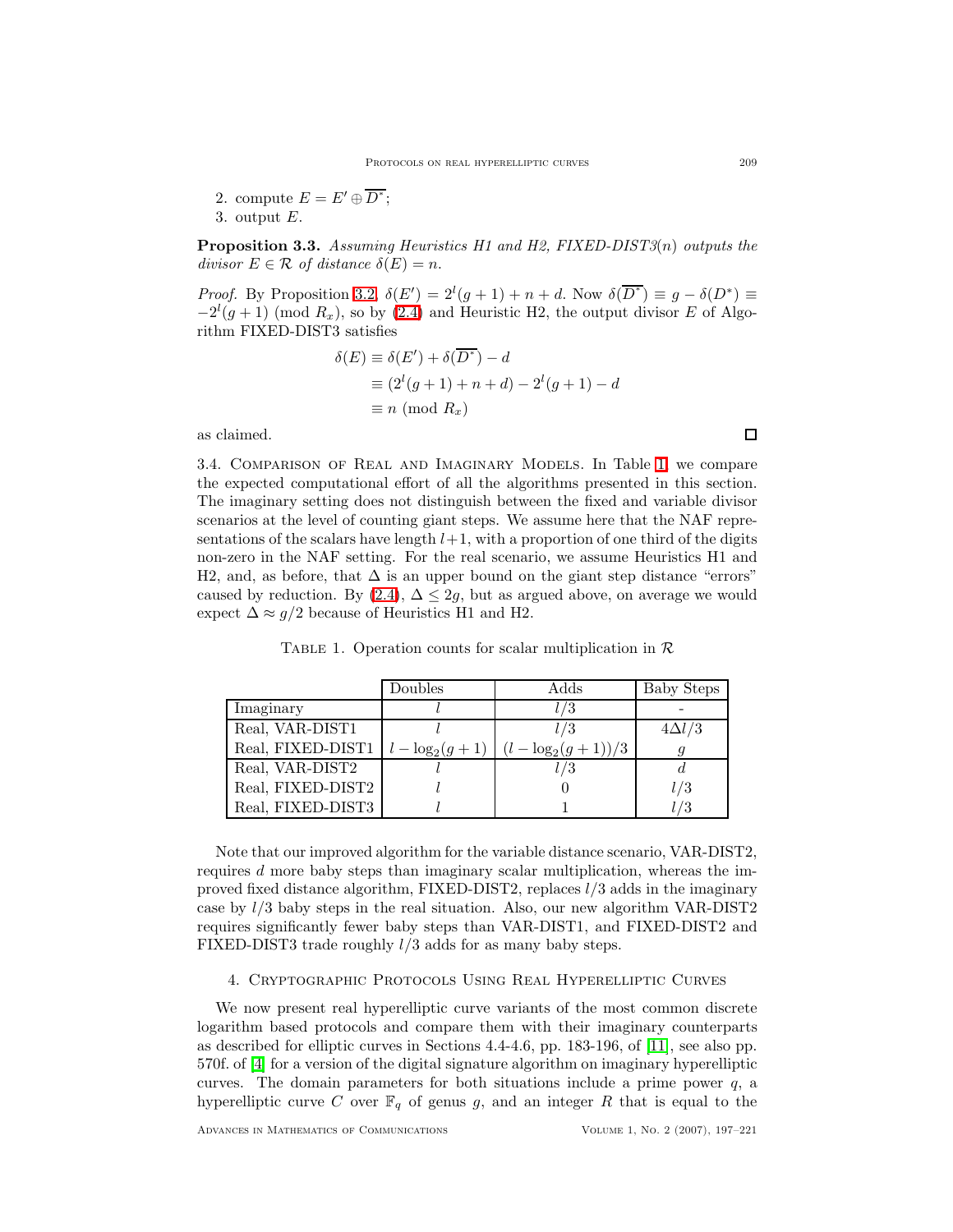regulator  $R_x$  in the real case and to the order of the subgroup of the Jacobian of C in which we conduct our arithmetic in the imaginary case. The last component of the domain parameters is a divisor D. In the imaginary scenario, we only consider the most general situation where  $D$  is a randomly generated reduced divisor of order R; note that if D were chosen to be a degenerate divisor (see for instance [\[15\]](#page-24-15)), this would speed up the fixed divisor scenario in the imaginary case. In the real scenario, we set  $D = D_{d+3}$  where  $D_{d+3}$  is the divisor in R described in Section [3.3.](#page-8-0) Thus, the domain parameters are very similar in both cases.

In essence, we can convert any protocol using the imaginary model to the real model by replacing scalar multiplications of divisors by calls to either FIXED- $DIST2(n)$  or  $VAR-DIST2(D, n)$ . Any scalar multiplication in the imaginary scenario using a fixed divisor included in the domain parameters corresponds to a call to FIXED-DIST2. A scalar multiplication of a randomly produced divisor in the imaginary case corresponds to a call to VAR-DIST2 on the appropriate input.

To illustrate this idea, we first present a real hyperelliptic curve version of basic Diffie-Hellman key exchange.

# Diffie-Hellman Key Exchange for Real Hyperelliptic Curves

Domain parameters: q, C,  $R = R_x$ ,  $D = D_{d+3}$ . Round 1:

- 1. Alice generates random  $n_a \in [1, R-1]$ , computes  $D_A = \text{FIXED-DIST2}(n_a)$ and sends  $D_A$  to Bob;
- 2. Bob generates random  $n_b \in [1, R-1]$ , computes  $D_B = \text{FIXED-DIST2}(n_b)$ , and sends  $D_B$  to Alice;

Round 2:

- 1. Alice computes  $K = \text{VAR-DIST2}(D_B, 2^l(g+1) + n_a + d \pmod{R});$
- 2. Bob computes  $K = \text{VAR-DIST2}(D_A, 2^l(g+1) + n_b + d \pmod{R}).$

By Propositions [3.1](#page-9-0) and [3.2,](#page-11-0) at the end of this protocol Alice and Bob share the common key K which is the divisor in  $\mathcal R$  of distance

$$
\delta(K) \equiv (2^{l}(g+1) + n_a + d)(2^{l}(g+1) + n_b + d) + d \pmod{R} .
$$

Note that there is a very small probability that Alice and Bob do not end up with the same key, as the proofs of the propositions assume the Heuristics H1 and H2, but the probability of this happening is negligible for sufficiently large  $q$ , particularly for the sizes of q required to ensure the intractability of breaking the protocol (see Section [5\)](#page-15-0).

We point out that the above protocol can still be executed if  $R$  is not known; this was the case in our implementation, see Section [6.](#page-16-0) In this case, we simply omit the reduction modulo R of the scalar inputs to VAR-DIST2 in Round 2. Omitting this reduction does result in a slight degradation in efficiency for Round 2, as the scalar input to VAR-DIST2 will have roughly  $log_2(g + 2)$  additional bits — this is discussed in more detail at the end of this section.

We next present a generalization of the digital signature algorithm (see Algorithms 4.29 and 4.30, p. 184, of [\[11\]](#page-24-14)) to the real model. We assume that each user has a private key that is an integer  $n \in [1, R-1]$  and a public key E where E is the reduced divisor in the class of  $nD$  in the imaginary setting and the divisor in  $\mathcal R$  of distance n in the real setting; in the latter case,  $E$  can be computed by invoking  $\text{FIXED-DIST3}(n)$ . Also, all participants have agreed on a public hash function H that maps messages to integers in [1,  $R-1$ ]. Recall that every divisor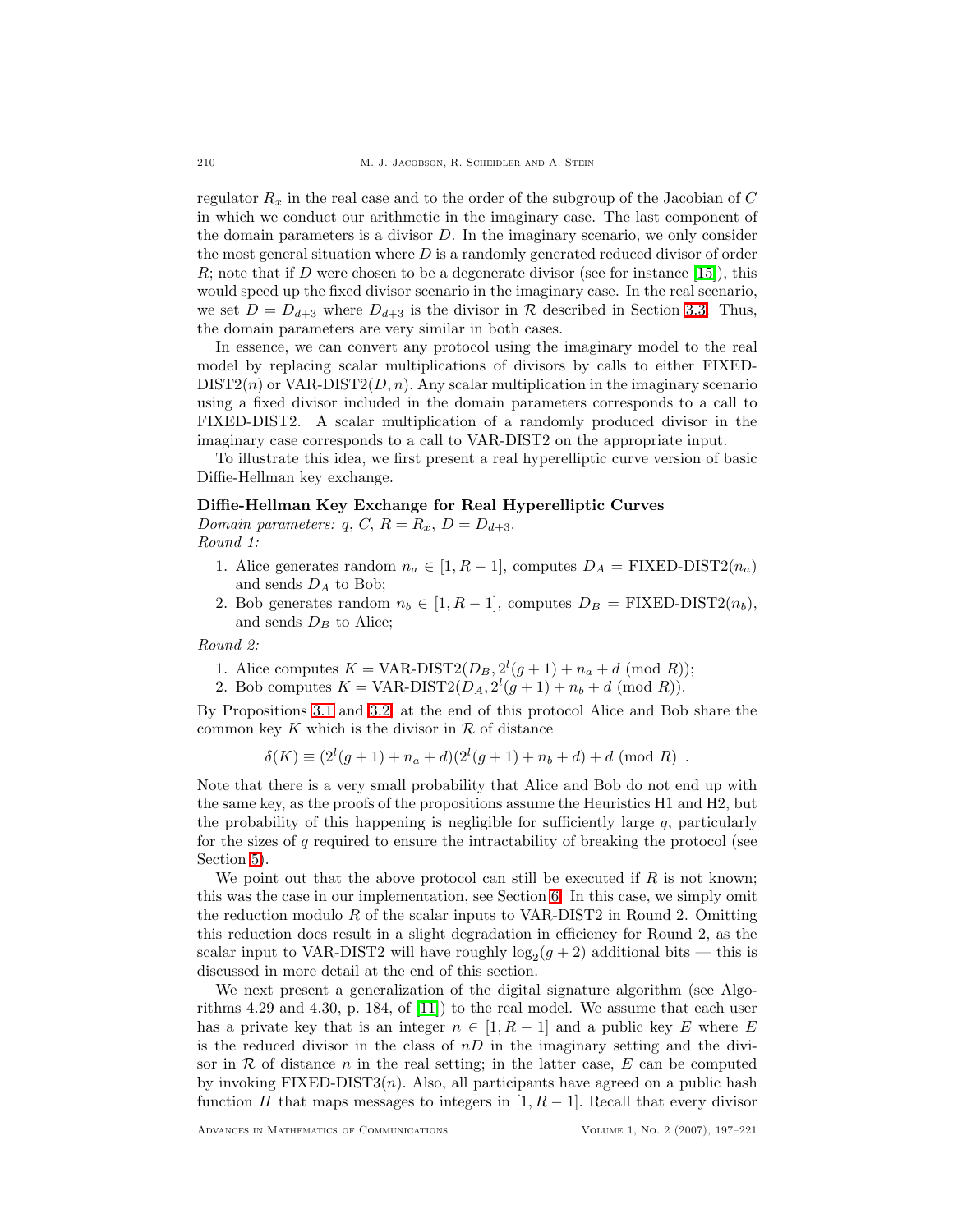in R is uniquely represented by a pair of polynomials  $a, b \in \mathbb{F}_q[x]$  with  $\deg(a) \leq q$ . Therefore, it is easy to convert a divisor  $div(a, b)$  to an integer by applying a key derivation function or an extractor as described in, for example, [\[11,](#page-24-14) p.189].

## Digital Signature Algorithm for Real Hyperelliptic Curves

Domain parameters:  $q, C, R = R_x, D = D_{d+3}$ . Public key: a divisor  $E \in \mathcal{R}$ ;

Private key:  $n = \delta(E)$ ;

Signature Generation: To sign a message m, the signer:

- 1. generates random  $k \in [1, R-1]$  with  $gcd(k, R) = 1$ ;
- 2. computes  $D_k = \text{FIXED-DIST2}(k)$  and converts  $D_k$  to an integer N;
- 3. sets  $r \equiv N \pmod{R}$ ; if  $r = 0$ , returns to step 1;
- 4. computes  $s \equiv k^{-1}(H(m) + nr) \pmod{R}$ ; if  $s = 0$ , returns to step 1;
- 5. signs m with signature  $(r, s)$ .

Signature Verification: Upon receiving  $(m, r, s)$ , the verifier:

- 1. verifies that  $1 \leq r, s < R$ ; if not, rejects the signature;
- 2. computes  $w \equiv s^{-1}$ ,  $u_1 \equiv H(m)w$ ,  $u_2 \equiv rw \pmod{R}$ ;
- 3. computes  $E_1 = \text{FIXED-DIST2}(u_1)$  and  $E_2 = \text{VAR-DIST2}(E, u_2);$
- 4. computes  $E_3 = E_1 \oplus E_2$ ; if  $E_3 = 0$ , rejects the signature, else converts  $E_3$  to an integer N;
- 5. accepts the signature if  $r \equiv N \pmod{R}$  and rejects it otherwise.

Note that if the signature is valid, then  $E_3$  has distance

$$
\delta(E_3) \equiv \delta(E_1) + \delta(E_2) - d
$$
  
\n
$$
\equiv (2^l(g+1) + u_1 + d) + (u_2n + d) - d
$$
  
\n
$$
\equiv 2^l(g+1) + s^{-1}(H(m) + rn) + d
$$
  
\n
$$
\equiv 2^l(g+1) + k + d
$$
  
\n
$$
\equiv \delta(D_k) \pmod{R},
$$

so  $E_3 = D_k$ , and hence  $r \equiv N \pmod{R}$ .

Given these examples, it is straightforward to adapt other protocols such as the station-to-station and MQV key agreement protocols, integrated encryption system (IES), and the provably secure elliptic curve (PSEC) encryption scheme to the real case. In the interest of space, we will not describe these protocols explicitly here, but refer instead to pp. 184-191 of [\[11\]](#page-24-14) where the elliptic curve versions, which are analogous to the imaginary hyperelliptic curve versions, are described.

In Table [2](#page-15-1) we compare the real and imaginary variants of five cryptographic protocols: the Station to Station Diffie-Hellman and MQV key agreement procedures, the DSA, and the IES and PSEC cryptosystems. We ignore any task that is identical for both scenarios, such as hashing, key derivation, x-or, MACs, and the like, and compare only the effort of scalar multiplication. Furthermore, we only consider scalars in NAF, since this is the most efficient scenario that does not require any precomputation. We assume that all scalars have the same NAF length  $l + 1$  as R.

Column 2 of the table indicates whether the fixed  $(F)$  or the variable  $(V)$  divisor/distance scenario is used. Column 3 gives the number of doubles for each task specified in Column 1, which is the same for the real and the imaginary scenario. Columns 4-6 given the number of adds for the imaginary case, the number of adds for the real setting, and the number of baby steps used in the real setting, respectively.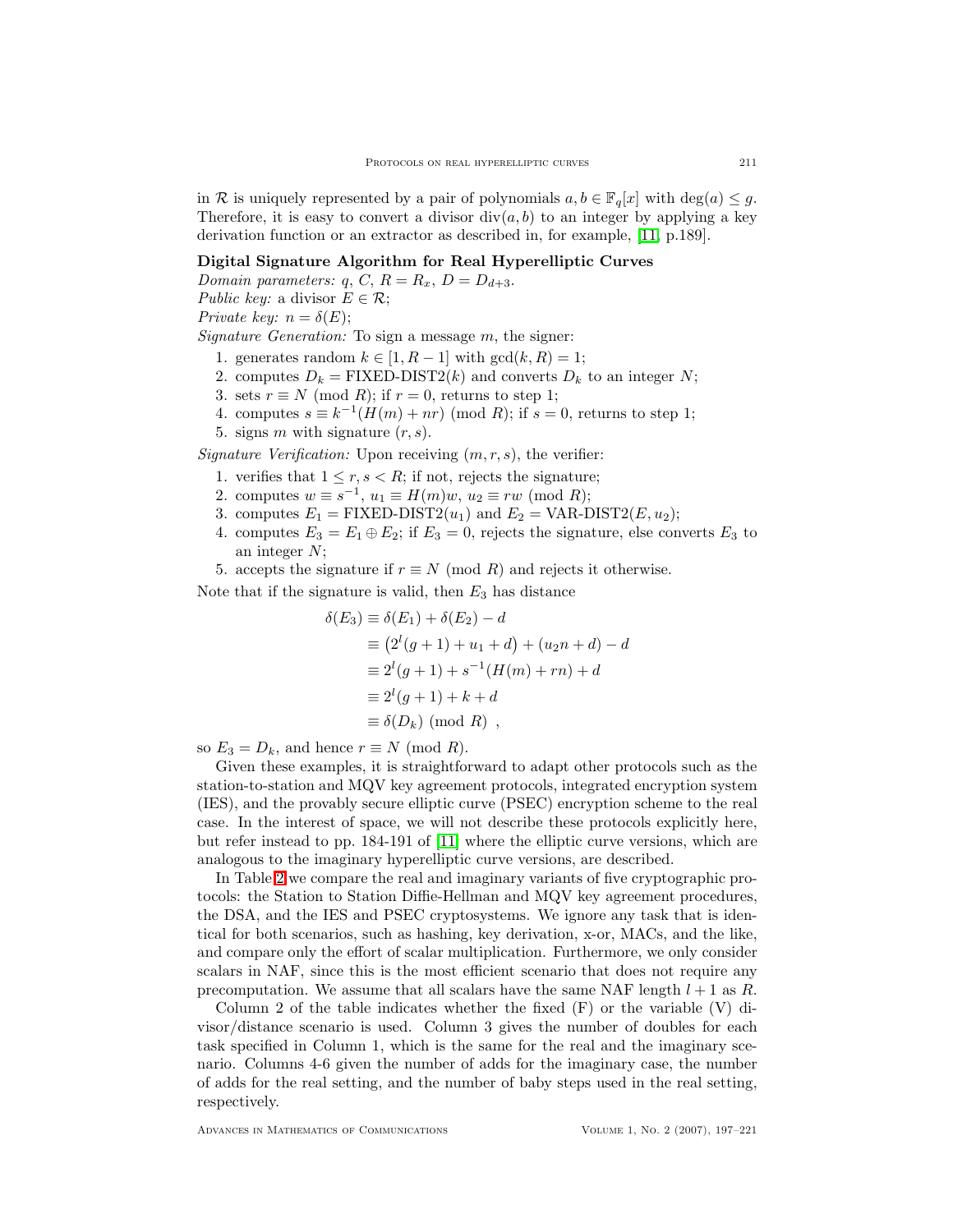|                          | Protocol   | $\rm F$ and $\rm V$ | <b>Dbls</b> | Adds       | Adds      | <b>Baby Steps</b> |
|--------------------------|------------|---------------------|-------------|------------|-----------|-------------------|
|                          |            |                     |             | Imag       | Real      | Real              |
|                          | <b>STS</b> | V<br>$F +$          | 2l          | 2l/3       | l / 3     | $l/3+d$           |
|                          | MQV        | $F + 2V$            | 3l          | $l+1$      | $2l/3+1$  | $l/3+2d$          |
| <b>DSA</b>               | Sig. Gen.  | Ь,                  |             | 1/3        |           | l/3               |
|                          | Sig. Ver.  | $F + V$             | 2l          | $2l/3 + 1$ | $l/3 + 1$ | $l/3+d$           |
| IES                      | Encr.      | $F + V$             | 2l          | 2l/3       | l/3       | $l/3+d$           |
|                          | Decr.      |                     |             | l / 3      | l / 3     |                   |
| $\overline{\text{PSEC}}$ | Encr.      | $F + V$             | 21          | 2l/3       | l/3       | $l/3+d$           |
|                          | Decr.      | $F +$               | 21          | 2l/3       | l/3       | $l/3+d$           |

<span id="page-15-1"></span>Table 2. Expected number of operations for various cryptographic protocols

We see that in almost all cases, the real scenario uses fewer adds than its imaginary counterpart, at the expense of additional baby steps. The notable exception is IES decryption, where both scenarios use an equal number of adds. As an example, we see that for plain Diffie-Hellman, the number of adds plus doubles required is reduced from  $8l/3$  in the imaginary case to  $7l/3$  in the real case, i.e.  $1/8$  of the required giant steps are replaced by baby steps. Assuming that giant steps in the imaginary and real cases have roughly the same cost and that baby steps have negligible cost, and omitting the distinction between doubles and adds in both scenarios, our version in the real setting would run in 7/8 the time of that in the imaginary setting, yielding a speed-up of approximately 12%. The most dramatic difference between the two settings occurs for DSA signature generation, where the imaginary setting requires  $l/3$  adds, whereas the real case only needs  $l/3$  baby steps. In that case, we would expect a speed up of approximately 25%. We again point out that these figures only apply to the most general case where the divisor D included in the domain parameters for an imaginary curve is non-degenerate. If we assume a degenerate divisor and allow procomputation involving the base divisor, we expect the difference in performance between the real and imaginary settings to be less dramatic. A more exact comparison is warranted and will be investigated in the future.

Just like Diffie-Hellman, the STS protocol can be performed without knowledge of the regulator  $R_x$ . In this case, the runtime in the real scenario is slightly worse. The analysis of the call to FIXED-DIST2 in Round 1 remains the same as above, assuming an NAF length of  $l + 1$  for Alice's and Bob's respective scalars. However, the call to VAR-DIST2 in Round 2 is performed on a scalar input of NAF length  $l' + 1$  where  $2^{l'} \approx 2^{l}(g + 1) + 2^{l} + d$  by Proposition [3.2.](#page-11-0) Neglecting the summand d, we see that  $l' = l + c$  where  $c \approx \log_2(g + 2)$ . Thus, under the assumption that R is unknown — which was the case for our implementation described in Section [6](#page-16-0) — STS performs slightly worse in the real case, requiring  $2l + c$  doubles,  $(l + c)/3$ adds, and as before  $l/3 + d$  baby steps.

# 5. SECURITY

<span id="page-15-0"></span>The security of Diffie-Hellman key exchange using the imaginary model of a hyperelliptic curve has been studied extensively; see [\[12\]](#page-24-10) for a survey. Being able to solve the discrete logarithm problem (DLP) in the degree zero divisor class group,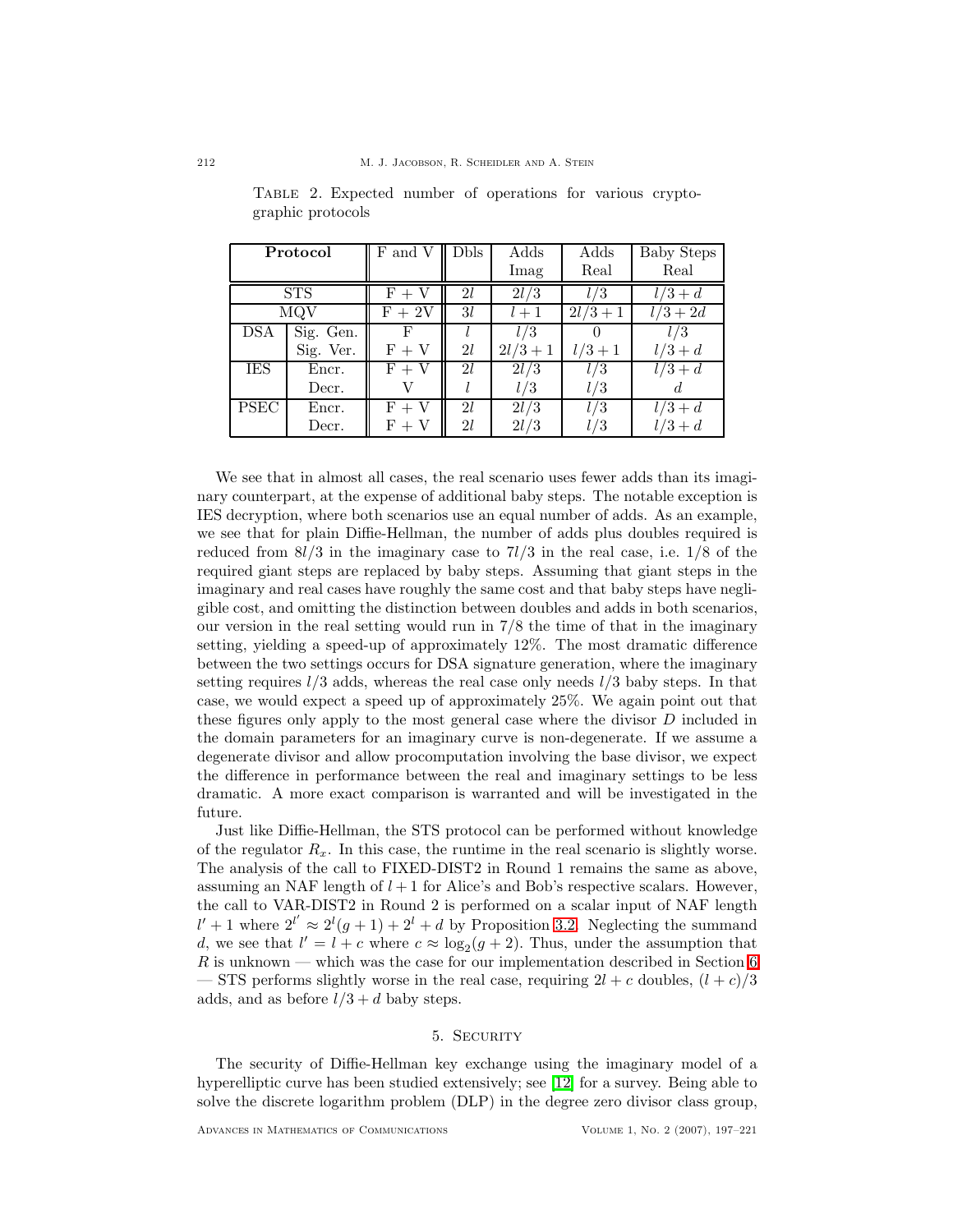i.e. computing the integer n given divisors  $nD$  and D, allows one to break the protocol. For sufficiently small genus, the best known algorithm for solving the DLP requires  $O(q^{g/2})$  operations. For  $g \geq 3$ , asymptotically faster algorithms exist [\[9\]](#page-24-16).

Our version of Diffie-Hellman key exchange using the real model is just a more computationally efficient version of those in [\[23,](#page-24-1) [22\]](#page-24-2), so the same well-known security considerations apply (see [\[23\]](#page-24-1)). In order to break this protocol, an eavesdropper has the following problem: given  $D_A$  (or  $D_B$ ), find either the unknown distance  $\delta(D_A)$ (or  $\delta(D_B)$ ), or equivalently, find one of the scalars  $n_a$  or  $n_b$ . As discussed in [\[23\]](#page-24-1), this means that the eavesdropper has to solve the infrastructure DLP. This problem is closely related to the DLP in the imaginary setting (see, for example, [\[12\]](#page-24-10)), and as most of the known algorithms for solving the DLP in the imaginary scenario can be modified to solve the infrastructure DLP, the same security considerations as in the imaginary setting apply to the real setting.

As in the imaginary case, one should compute the size of the key space to be used for the real protocols, i.e., the regulator. This is required for some protocols such as the DSA analogue, because scalar multipliers must be reduced modulo the regulator. Although it is not known how to take advantage of a smooth regulator to solve the infrastructure DLP via some analogue of the Pohlig-Hellman algorithm, such an algorithm can be obtained by transforming the problem to an instance of the DLP in a subgroup of order  $R_x$  of the Jacobian of the curve. Thus, as with the order of the base element in the imaginary case, the regulator should be prime or at least have a large prime divisor.

Computing the regulator for curves and finite fields of cryptographic size is an open problem. One possibility is to first compute an imaginary curve and transform it to a related real curve. The regulator of the resulting real curve will be a divisor of the order of the Jacobian of the curve, so by using, for example, imaginary curves of special forms that admit easy computation of the order of the Jacobian, one can obtain real curves whose regulators are known.

As pointed out earlier, heuristics and numerical experiments indicate that degenerate divisors occur very rarely for q sufficiently large. In  $[2]$ , it was shown how a differential power analysis attack on elliptic curves originally due to Goubin [\[10\]](#page-24-17) can make hyperelliptic curve protocols potentially susceptible to such an attack, due to the occasional encounter of a degenerate divisor during execution of the protocol. It is currently not known how to take advantage of this situation in the protocols in the real model.

The imaginary versions of the other protocols, DSA, Station-to-Station, MQV, IES, and PSEC, are all provably secure against adaptive chosen ciphertext or chosen message attacks in the random oracle model assuming the intractability of the discrete logarithm problem [\[11\]](#page-24-14). Our real versions of these protocols are straightforward generalizations in which the usual discrete logarithm problem is replaced by the infrastructure discrete logarithm problem. Although we do not have security proofs for our protocols, it seems reasonable that the same or similar security proofs should hold, since the infrastructure DLP and the DLP in the Jacobian of a hyperelliptic curve are closely related (see [\[20\]](#page-24-11)).

#### 6. Implementation and Numerical Results

<span id="page-16-0"></span>In order to test the efficiency of our protocols, we implemented NAF-based scalar multiplication in the Jacobian of an imaginary hyperelliptic curve (Algorithm SCALAR-MULT) and the two new scalar multiplication algorithms for the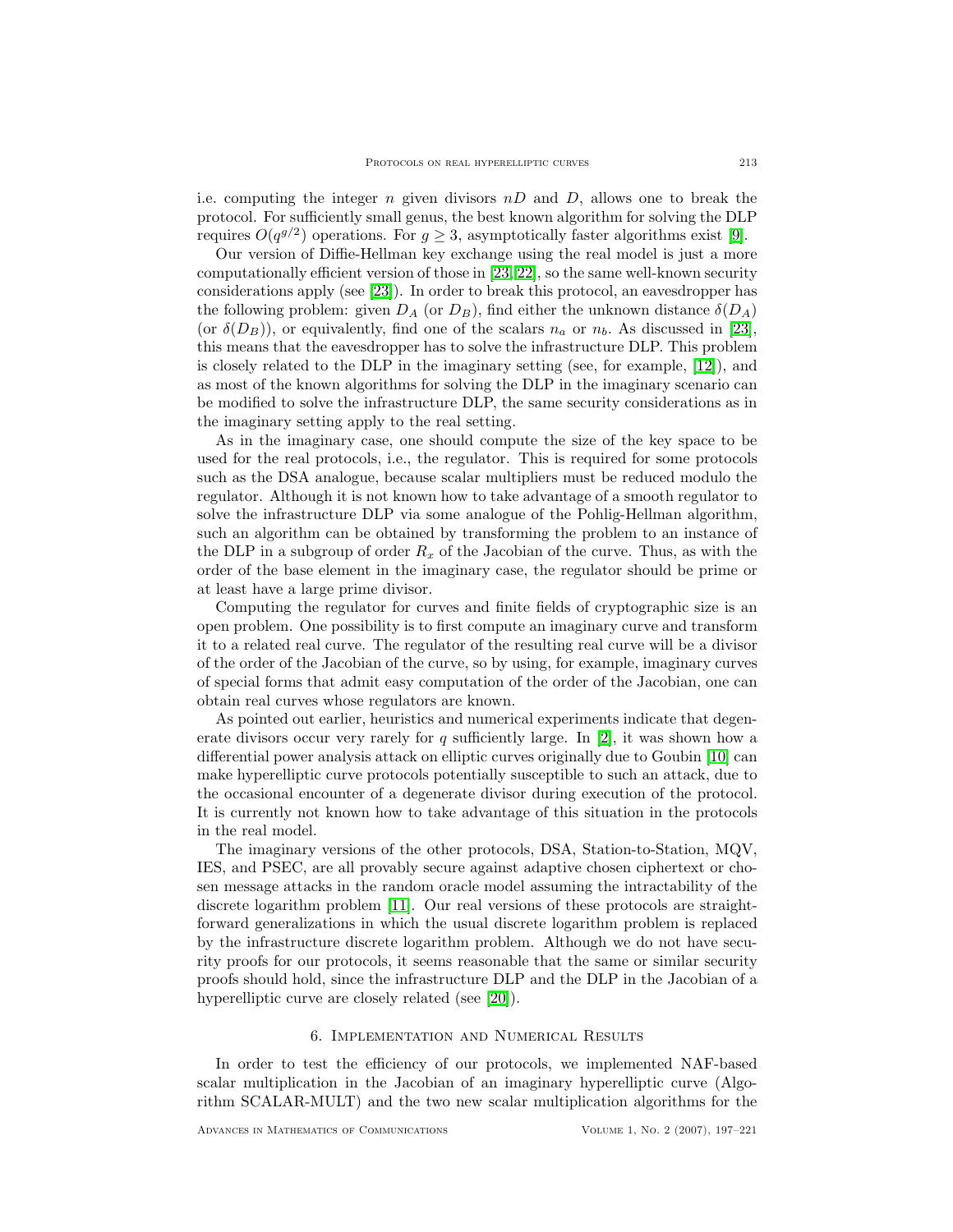infrastructure of a real hyperelliptic curve (Algorithm FIXED-DIST2 and Algorithm VAR-DIST2). For comparison purposes, we also implemented Algorithms FIXED-DIST1 and VAR-DIST1, which are based on previous work [\[23\]](#page-24-1). We used the computer algebra library NTL [\[25\]](#page-24-18) for finite field and polynomial arithmetic and the GNU C++ compiler version 3.4.3. The computations described below were performed on a Pentium IV 2.8 GHz computer running Linux. All five algorithms were implemented using curves defined over prime finite fields  $\mathbb{F}_p$  and characteristic 2 finite fields  $\mathbb{F}_{2^n}$ .

We used the formulation of Cantor's algorithm described in [\[26\]](#page-24-6) for the giant step operation in both the imaginary and real case for curves over  $\mathbb{F}_p$ , and the obvious generalizations for curves over  $\mathbb{F}_{2^n}$ . For reference, the precise formulas for curves over  $\mathbb{F}_p$  we used are presented in Appendix [A;](#page-22-0) the formulas for even characteristic are almost identical (see, for example, [\[16\]](#page-24-0), [\[12\]](#page-24-10), or [\[13\]](#page-24-8)). We chose Cantor's algorithm for our experiments because it is the fastest known algorithm that can be used in both the imaginary and real settings. There are much faster algorithms using explicit formulas for the imaginary model [\[17,](#page-24-3) [29,](#page-24-4) [21\]](#page-24-5), but to date these have only begun to be generalized to the real setting [\[6\]](#page-23-0). Developing new algorithms for divisor arithmetic is beyond the scope of this paper. Hence, in order to provide a fair comparison illustrating the relative advantages of using the real model as opposed to the imaginary model, Cantor's algorithm was the obvious choice.

We expect that the explicit formulas for the real model will be comparable in speed to their imaginary counterparts, and that the speed ratio between the real and imaginary scenarios will be roughly the same when using explicit formulas instead of Cantor's algorithm. However, it must be emphasized that the goal of our experiments was to demonstrate that the real model is competitive in efficiency and to stimulate work on the explicit formulas that are required to conduct a conclusive and rigorous comparison.

We ran numerous examples of the five scalar multiplication algorithms using curves with genus ranging from 2 to 6 and with the underlying finite field chosen so that the size of the set  $\mathcal{R}$ , which is approximately  $q^g$  where the finite field has q elements, was sufficiently large that the best-known attack on the DLP [\[9\]](#page-24-16) requires roughly  $2^{80}$ ,  $2^{112}$ ,  $2^{128}$ ,  $2^{192}$ , or  $2^{256}$  operations, corresponding to the five security levels for key establishment in U.S. Government applications recommended by NIST [\[19\]](#page-24-19). Table [3](#page-17-0) lists the bit-lengths for q required to achieve these security levels. For

Table 3. Required Finite Field Sizes (bits)

<span id="page-17-0"></span>

| Security level |     |     |     | 5   |          |
|----------------|-----|-----|-----|-----|----------|
| 80             | 80  | 60  | 54  | 50  | 48       |
| 112            | 112 | 84  | 75  | 70  | 68       |
| 128            | 128 | 96  | 86  | 80  | 77       |
| 192            | 192 | 144 | 128 | 120 | $_{116}$ |
| 256            | 256 | 192 |     | 160 | 154      |

 $g = 2$ , the best-known attack uses Pollard-rho to solve the DLP, and has asymptotic complexity  $\sqrt{q^2} = q$ . For  $g \ge 3$ , the algorithm in [\[9\]](#page-24-16) is asymptotically faster, so the estimates in Table [3](#page-17-0) were derived from the runtime complexities listed in Table 1 of [\[9\]](#page-24-16). As these complexities only hold asymptotically, it is unclear how accurate our estimates are for practical applications — further work is required to extrapolate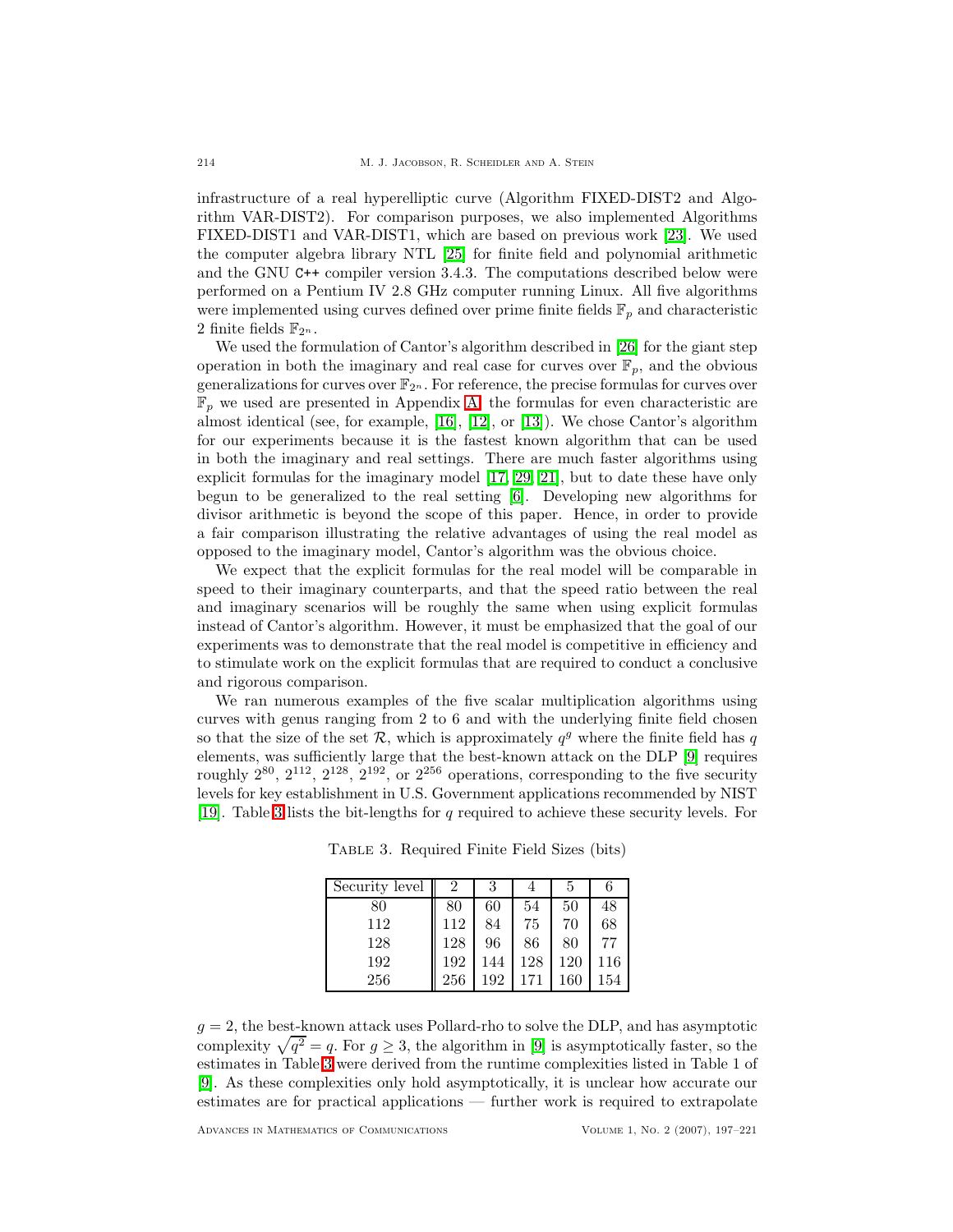expected runtimes for the algorithm in [\[9\]](#page-24-16) to parameters of cryptographic sizes in order to derive more accurate field sizes. Although the use of curves with genus 3 and larger for cryptographic purposes is questionable, we nevertheless included times for higher genus as they may still be of use for certain cryptographic applications (see for example [\[21\]](#page-24-5)) as well as other number theoretic problems such as regulator and clas number computation.

For curves defined over  $\mathbb{F}_p$ , we chose a random prime p of appropriate bit length from Table [3,](#page-17-0) and for curves over  $\mathbb{F}_{2^n}$ , the entries in Table [3](#page-17-0) are precisely the required values of n. For each genus and finite field, we randomly selected 200 imaginary curves and 200 real curves, and executed Diffie-Hellman key exchange 10 times for each curve. For the real curves, we performed the key exchange protocol using both the original version (Algorithms FIXED-DIST1 and VAR-DIST1) and our improved version (Algorithms FIXED-DIST2 and VAR-DIST2). Thus, we ran 8000 instances of Algorithm SCALAR-MULT (two instances for each participant during each run of the protocol) and 4000 instances each of Algorithm FIXED-DIST1, VAR-DIST1, FIXED-DIST2, and VAR-DIST2 (one instance of each algorithm per participant during each run of the protocol). The random exponents used had either 160, 224, 256, 384, or 512 bits, ensuring that the number of bits of security provided corresponds to the five levels recommended by NIST. We did not assume that the regulator is known, so the scalar inputs to VAR-DIST2 have  $log_2(g + 2)$  additional bits. In order to provide a fair comparison, the same sequence of random exponents was used for each run of the key exchange protocol. We note that although there is a negligible probability that the protocol in the real model fails due to the assumptions of Heuristics H1 and H2, in all cases both parties computed the same key.

Tables [4](#page-19-1) and [5](#page-20-0) contain the average CPU time in seconds for each of the five scalar multiplication algorithms using curves over  $\mathbb{F}_p$  and  $\mathbb{F}_{2^n}$ , respectively. The times required to generate domain parameters are not included in these timings, as domain parameter generation is a one-time computation. The times obtained bear out our predictions. The new versions of the real scalar multiplication algorithms are faster than their predecessors. Our improved algorithm for fixed-base scalar multiplication in the real case (FIXED-DIST2) is faster than SCALAR-MULT, and VAR-DIST2 is slightly slower.

In Table [6,](#page-21-0) we give the ratios of the average time spent on divisor arithmetic for Diffie-Hellman key exchange using our improved version in the real model compared to its predecessor, denoted by "New/Old", and the ratios of our improved version as compared to that using the imaginary model, denoted by "New/Imag". As mentioned earlier, we do not assume that the regulators are known for these examples, so the exponents used for VAR-DIST2 are  $log_2(g + 2)$  bits longer than those used for the other algorithms.

Our results show that, using generic divisor arithmetic and no precomputation, our improved version of key exchange in the real model requires roughly 60% of the time required without our modifications. In addition, it is competitive with key exchange using the imaginary model in this scenario, and in fact faster in most cases. In addition, the improvements appear to be approaching the predicted (Table [2\)](#page-15-1) values as both the genus and security level increase. Also as predicted, computing signatures (which is essentially algorithm FIXED-DIST2) is especially efficient when using the real model.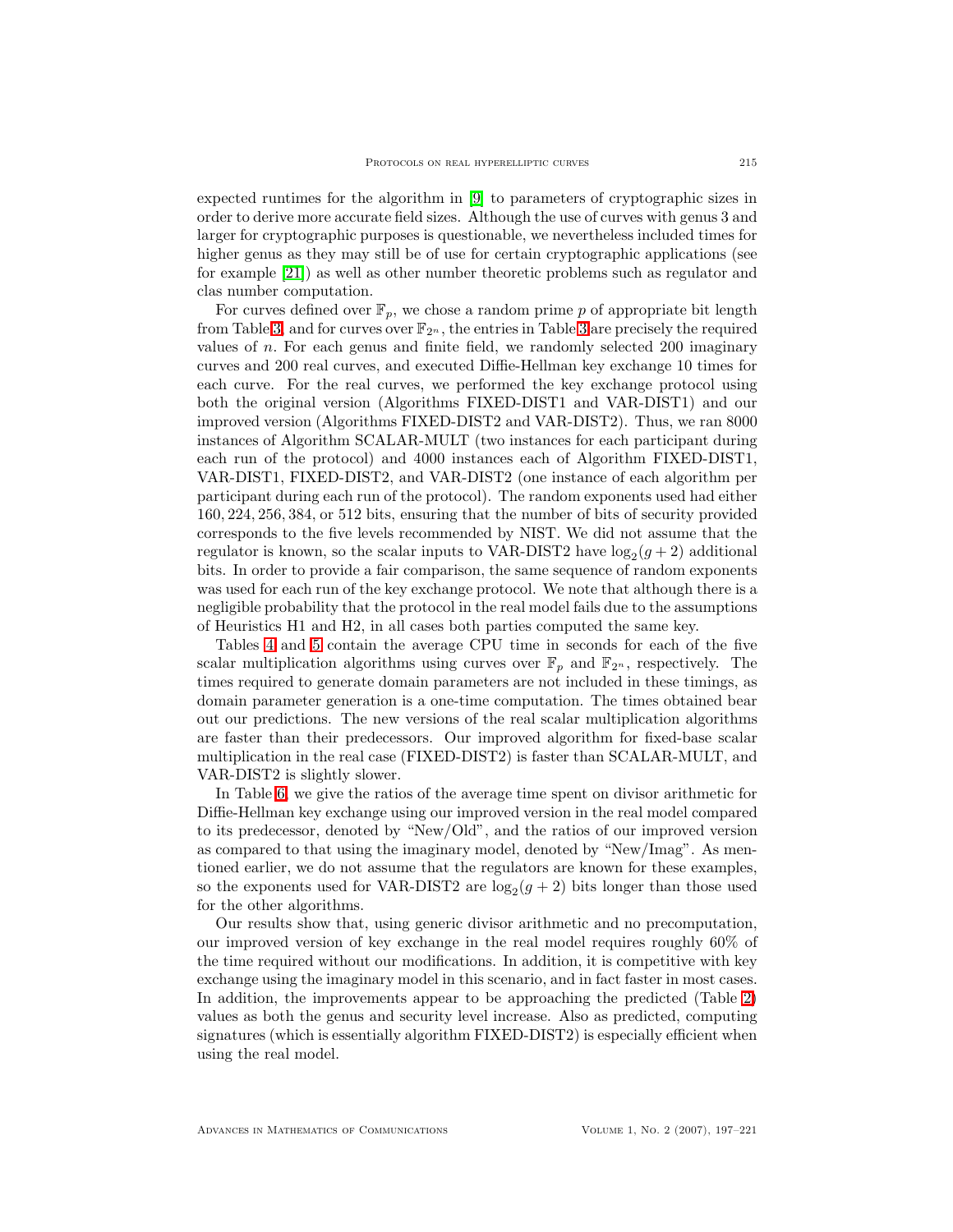| Security level |                | Running Times (in seconds) |         |         |         |         |  |
|----------------|----------------|----------------------------|---------|---------|---------|---------|--|
| (in bits)      | $\mathbf{g}$   | S-MULT                     | F-DIST1 | V-DIST1 | F-DIST2 | V-DIST2 |  |
|                | $\overline{2}$ | 0.0129                     | 0.0227  | 0.0227  | 0.0116  | 0.0144  |  |
|                | 3              | 0.0182                     | 0.0305  | 0.0309  | 0.0161  | 0.0208  |  |
| 80             | 4              | 0.0282                     | 0.0476  | 0.0485  | 0.0248  | 0.0320  |  |
|                | $\overline{5}$ | 0.0453                     | 0.0733  | 0.0747  | 0.0392  | 0.0512  |  |
|                | 6              | 0.0629                     | 0.1042  | 0.1057  | 0.0538  | 0.0690  |  |
|                | $\overline{2}$ | 0.0223                     | 0.0378  | 0.0384  | 0.0198  | 0.0240  |  |
|                | 3              | 0.0331                     | 0.0540  | 0.0548  | 0.0292  | 0.0372  |  |
| 112            | 4              | 0.0512                     | 0.0845  | 0.0859  | 0.0443  | 0.0569  |  |
|                | 5              | 0.0813                     | 0.1309  | 0.1334  | 0.0710  | 0.0910  |  |
|                | 6              | 0.1239                     | 0.2014  | 0.2038  | 0.1052  | 0.1348  |  |
|                | $\overline{2}$ | 0.0264                     | 0.0443  | 0.0449  | 0.0232  | 0.0285  |  |
|                | 3              | 0.0397                     | 0.0646  | 0.0652  | 0.0348  | 0.0441  |  |
| 128            | 4              | 0.0610                     | 0.1000  | 0.1014  | 0.0525  | 0.0671  |  |
|                | $\overline{5}$ | 0.0934                     | 0.1499  | 0.1513  | 0.0799  | 0.1037  |  |
|                | 6              | 0.1344                     | 0.2163  | 0.2194  | 0.1140  | 0.1460  |  |
|                | $\overline{2}$ | 0.0556                     | 0.0895  | 0.0901  | 0.0476  | 0.0581  |  |
|                | 3              | 0.0818                     | 0.1283  | 0.1287  | 0.0713  | 0.0894  |  |
| 192            | 4              | 0.1131                     | 0.1825  | 0.1843  | 0.0970  | 0.1222  |  |
|                | $\overline{5}$ | 0.1788                     | 0.2776  | 0.2786  | 0.1510  | 0.1924  |  |
|                | $\overline{6}$ | 0.2561                     | 0.4123  | 0.4122  | 0.2139  | 0.2723  |  |
|                | $\overline{2}$ | 0.0981                     | 0.1531  | 0.1546  | 0.0839  | 0.1015  |  |
|                | 3              | 0.1364                     | 0.2138  | 0.2143  | 0.1152  | 0.1447  |  |
| 256            | 4              | 0.2384                     | 0.3574  | 0.3588  | 0.1983  | 0.2514  |  |
|                | $\overline{5}$ | 0.2916                     | 0.4452  | 0.4459  | 0.2436  | 0.3090  |  |
|                | 6              | 0.4209                     | 0.6598  | 0.6609  | 0.3488  | 0.4437  |  |

<span id="page-19-1"></span>TABLE 4. Scalar multiplication timings over  $\mathbb{F}_p$ .

### 7. Conclusions and Future Work

<span id="page-19-0"></span>Our results show that using the real model of a hyperelliptic curve as opposed to the usual imaginary model holds much more promise for practical applications than previously believed. In fact, when using Cantor's algorithm as described in [\[26\]](#page-24-6) for the giant-step divisor arithmetic, our improvements to the real model yield significant speed-ups over previous work and obtain comparable performance to the imaginary model for curves of genus as small as 2 over finite fields of cryptographically relevant size; this holds for both prime fields and fields of characteristic 2.

As discussed in Section [3.4,](#page-12-2) the performance improvements clearly depend on how much faster one can perform a baby step as opposed to a giant step in practice and how optimized formulas for giant steps in the real case compare to those in the imaginary case. Thus, it is necessary to investigate more closely the performance of our protocols using more efficient explicit formulas for giant steps on low-genus curves. However, such formulas have only begun to be generalized to the real case recently. To date, only formulas using affine coordinates for genus two curves over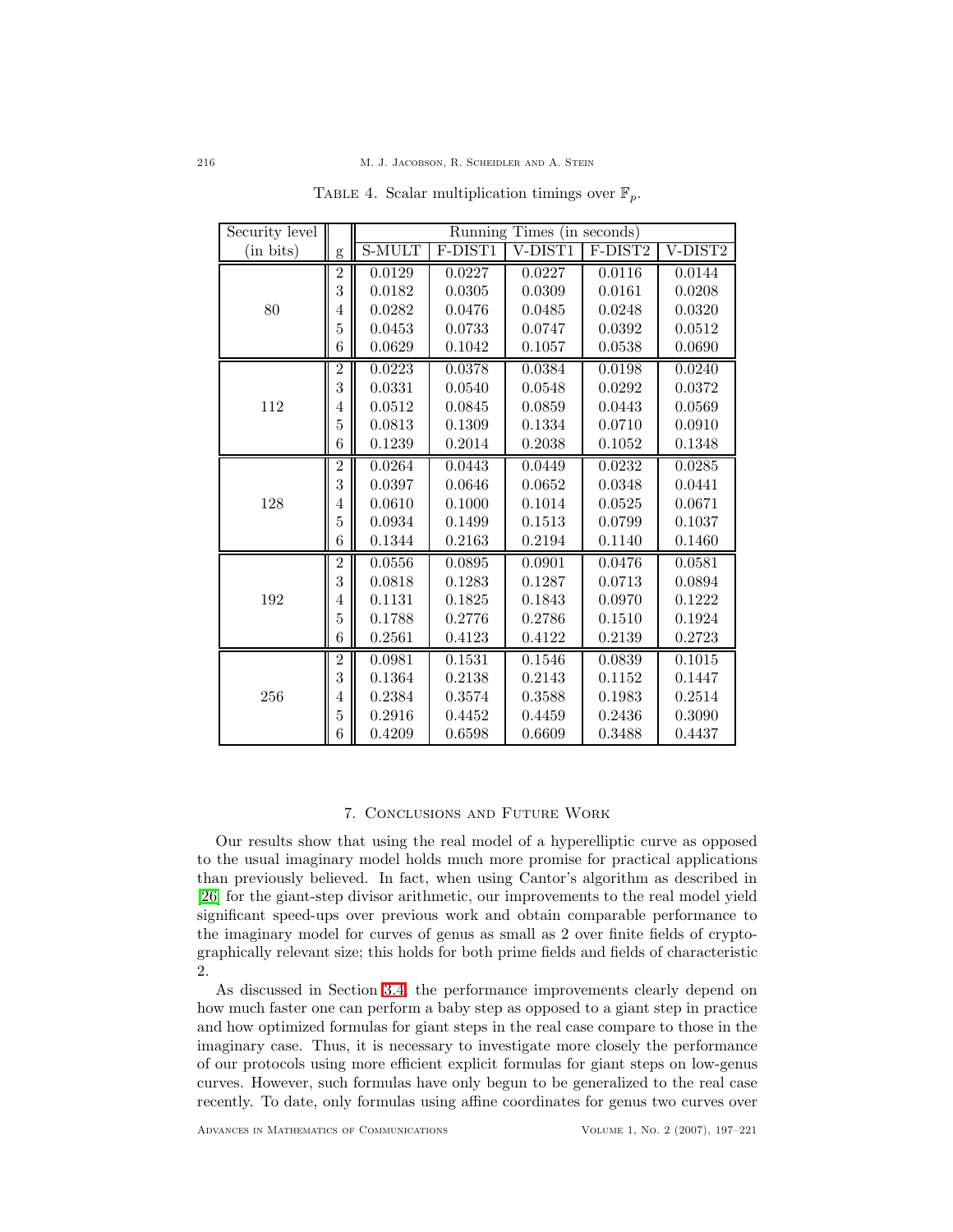| Security level |                | Running Times (in seconds) |         |         |            |         |  |
|----------------|----------------|----------------------------|---------|---------|------------|---------|--|
| (in bits)      | $\mathbf{g}$   | <b>S-MULT</b>              | F-DIST1 | V-DIST1 | F-DIST2    | V-DIST2 |  |
|                | $\overline{2}$ | 0.0137                     | 0.0234  | 0.0231  | 0.0114     | 0.0143  |  |
|                | 3              | 0.0166                     | 0.0277  | 0.0278  | 0.0140     | 0.0183  |  |
| 80             | 4              | 0.0266                     | 0.0442  | 0.0444  | 0.0222     | 0.0291  |  |
|                | 5              | 0.0437                     | 0.0701  | 0.0708  | 0.0364     | 0.0475  |  |
|                | 6              | 0.0579                     | 0.0944  | 0.0943  | 0.0470     | 0.0613  |  |
|                | $\overline{2}$ | 0.0256                     | 0.0406  | 0.0403  | 0.0202     | 0.0251  |  |
|                | 3              | 0.0343                     | 0.0542  | 0.0540  | 0.0272     | 0.0360  |  |
| 112            | 4              | 0.0553                     | 0.0848  | 0.0848  | 0.0444     | 0.0578  |  |
|                | $\overline{5}$ | 0.0844                     | 0.1260  | 0.1260  | 0.0669     | 0.0887  |  |
|                | 6              | 0.1186                     | 0.1790  | 0.1791  | 0.0935     | 0.1236  |  |
|                | $\overline{2}$ | 0.0303                     | 0.0475  | 0.0472  | 0.0237     | 0.0294  |  |
|                | 3              | 0.0409                     | 0.0643  | 0.0641  | ${0.0323}$ | 0.0428  |  |
| 128            | 4              | 0.0644                     | 0.0989  | 0.0985  | 0.0513     | 0.0668  |  |
|                | $\overline{5}$ | 0.0994                     | 0.1480  | 0.1491  | 0.0794     | 0.1041  |  |
|                | 6              | 0.1381                     | 0.2086  | 0.2095  | 0.1087     | 0.1420  |  |
|                | $\overline{2}$ | 0.0704                     | 0.1020  | 0.1016  | 0.0535     | 0.0678  |  |
|                | 3              | 0.1055                     | 0.1505  | 0.1507  | 0.0833     | 0.1070  |  |
| 192            | 4              | 0.1316                     | 0.1939  | 0.1934  | 0.1034     | 0.1329  |  |
|                | 5              | 0.2048                     | 0.2966  | 0.2971  | 0.1614     | 0.2098  |  |
|                | 6              | 0.2908                     | 0.4247  | 0.4243  | 0.2254     | 0.2937  |  |
|                | $\overline{2}$ | 0.1325                     | 0.1857  | 0.1848  | 0.0992     | 0.1215  |  |
|                | 3              | 0.1725                     | 0.2359  | 0.2356  | 0.1329     | 0.1687  |  |
| 256            | 4              | 0.2678                     | 0.3741  | 0.3736  | 0.2059     | 0.2650  |  |
|                | 5              | 0.3686                     | 0.5109  | 0.5104  | 0.2865     | 0.3728  |  |
|                | 6              | 0.5064                     | 0.7104  | 0.7090  | 0.3882     | 0.5066  |  |

<span id="page-20-0"></span>TABLE 5. Scalar multiplication timings over  $\mathbb{F}_{2^n}$ .

prime fields have been developed [\[6\]](#page-23-0). More work is required in this area before the best arithmetic in imaginary and real curves can be compared.

Our improvements in efficiency come from the use of  $\text{FIXED-DIST2}(n)$ , where we replaced the adds in the usual double and add scalar multiplication algorithm by baby steps. Thus, we expect that protocols in which we can replace scalar multiplication of a fixed divisor with a call to  $\text{FIXED-DIST2}(n)$  will benefit the most, in terms of efficiency, from this replacement. In particular, signature computation for our version of the digital signature algorithm requires only one call to FIXED- $DIST2(n)$ , so we expect especially significant improvements in this case, potentially yielding a speed-up of as much as 25%. Our numerical results clearly support this conclusion.

It remains to be seen how the fixed distance scenario in the real case compares to using a degenerate divisor, rather than a random fixed divisor, in the imaginary setting, as suggested in [\[15\]](#page-24-15). For such a divisor  $D$ , the degree of  $D_x$  is less than the genus, and can be as low as one, i.e.  $D = P - \infty$  with P an  $\mathbb{F}_q$ -rational point on the curve. We point out that the idea of using a degenerate instead of a random divisor in the domain parameters for imaginary hyperelliptic curve protocols can be used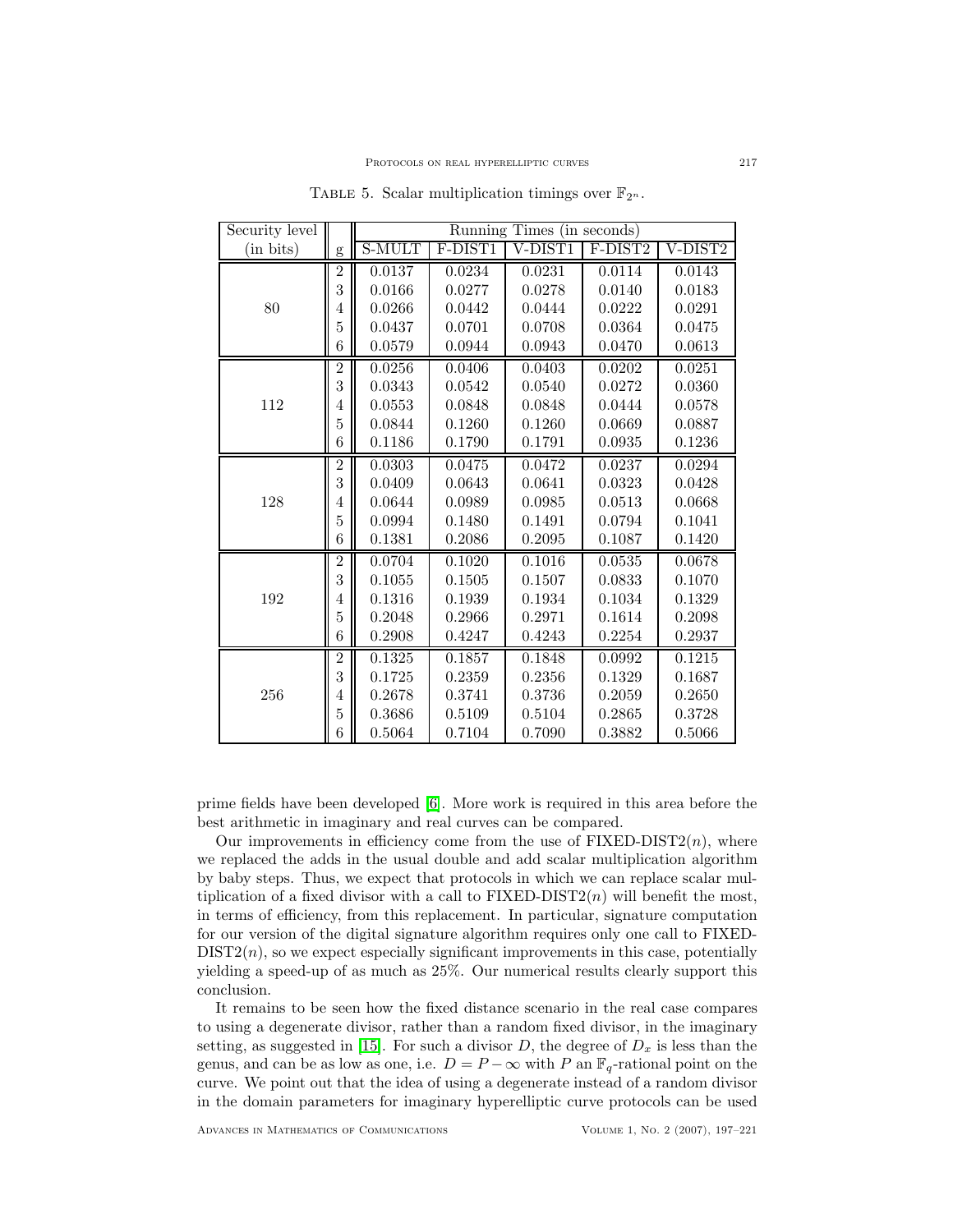| Security level |                |         | $\mathbb{F}_p$                      | $\mathbb{F}_{2^n}$ |          |  |
|----------------|----------------|---------|-------------------------------------|--------------------|----------|--|
| (in bits)      | g              | New/Old | $\overline{\text{New}}/\text{Imag}$ | New/Old            | New/Imag |  |
|                | $\overline{2}$ | 0.5734  | 1.0062                              | 0.5536             | 0.9390   |  |
|                | 3              | 0.6012  | 1.0156                              | 0.5826             | 0.9727   |  |
| 80             | 4              | 0.5904  | 1.0053                              | 0.5790             | 0.9638   |  |
|                | 5              | 0.6112  | 0.9985                              | 0.5953             | 0.9599   |  |
|                | 6              | 0.5848  | 0.9752                              | 0.5742             | 0.9352   |  |
|                | $\overline{2}$ | 0.5749  | 0.9821                              | 0.5598             | 0.8850   |  |
|                | 3              | 0.6099  | 1.0023                              | 0.5839             | 0.9207   |  |
| 112            | 4              | 0.5939  | 0.9885                              | 0.6027             | 0.9243   |  |
|                | 5              | 0.6131  | 0.9958                              | 0.6173             | 0.9212   |  |
|                | 6              | 0.5925  | 0.9688                              | 0.6062             | 0.9148   |  |
|                | $\overline{2}$ | 0.5802  | 0.9810                              | 0.5602             | 0.8763   |  |
|                | 3              | 0.6075  | 0.9925                              | 0.5851             | 0.9178   |  |
| 128            | 4              | 0.5938  | 0.9809                              | 0.5986             | 0.9169   |  |
|                | $\overline{5}$ | 0.6095  | 0.9824                              | 0.6176             | 0.9226   |  |
|                | 6              | 0.5968  | 0.9671                              | 0.5995             | 0.9074   |  |
|                | $\overline{2}$ | 0.5887  | 0.9502                              | 0.5958             | 0.8614   |  |
|                | 3              | 0.6255  | 0.9822                              | 0.6319             | 0.9023   |  |
| 192            | 4              | 0.5977  | 0.9689                              | 0.6102             | 0.8981   |  |
|                | 5              | 0.6174  | 0.9604                              | 0.6251             | 0.9062   |  |
|                | 6              | 0.5898  | 0.9493                              | 0.6115             | 0.8926   |  |
|                | $\overline{2}$ | 0.6028  | 0.9454                              | 0.5956             | 0.8327   |  |
|                | 3              | 0.6070  | 0.9526                              | 0.6396             | 0.8740   |  |
| 256            | 4              | 0.6279  | 0.9432                              | 0.6299             | 0.8794   |  |
|                | 5              | 0.6201  | 0.9474                              | 0.6456             | 0.8945   |  |
|                | 6              | 0.6000  | 0.9413                              | 0.6305             | 0.8835   |  |

<span id="page-21-0"></span>TABLE 6. Ratios of key exchange runtimes.

for imaginary quadratic number field based cryptography; this scenario amounts to using a base ideal of small norm.

It is possible to improve the fixed-base scalar multiplication algorithms in general at the cost of storing some precomputed values involving the fixed base, for example, using window methods or joint sparse form scalar expansions [\[11\]](#page-24-14). These methods effectively reduce the expected density of non-zero values in the corresponding binary expansion of the scalar by precomputing a number of small multiples of the base. Similarly, signature verification can be improved using multi-exponentiation techniques [\[11\]](#page-24-14). It should be relatively straightforward to generalize these methods to the real model as well, at which point more extensive comparisons between the imaginary and real versions of these improvements can be obtained.

Our second scalar multiplication primitive,  $VAR-DIST2(D, n)$ , does not offer any improvements in efficiency to the imaginary case, but by minimizing the number of necessary adjustment baby steps, this algorithm requires only  $\lceil g/2 \rceil$  baby steps more, regardless of the size of the scalar. It is an open problem to take advantage of the existence of the faster baby step operation to improve this algorithm further.

Special classes of curves, or curves with certain properties, frequently allow for faster arithmetic than generic curves. For example, Gaudry [\[8\]](#page-23-1) developed fast scalar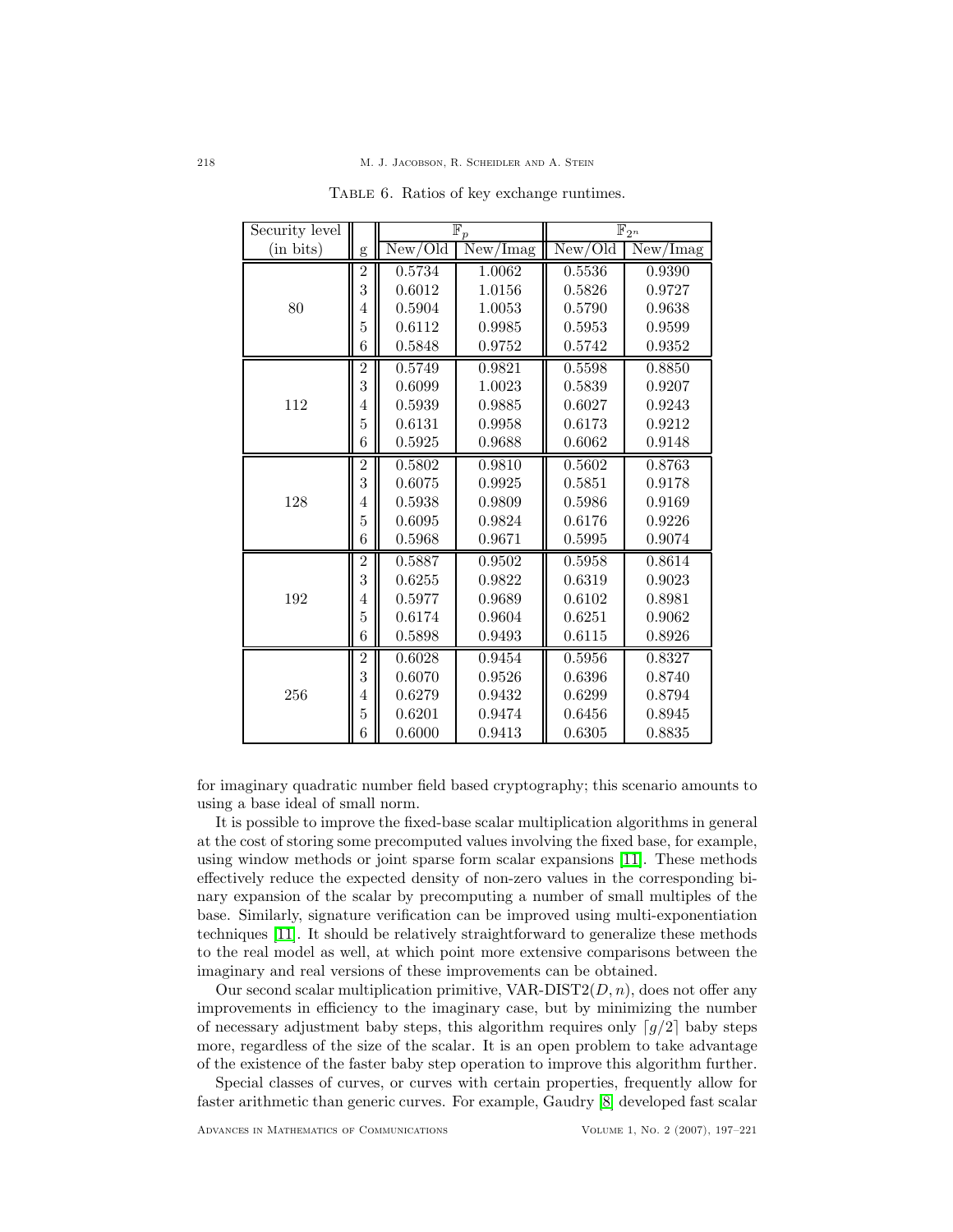multiplication formulas on the Kummer surface of a genus 2 imaginary hyperelliptic curve. It is of interest to investigate if and how such constructions can be extended to real hyperelliptic curves.

As mentioned in Section [5,](#page-15-0) there are some open problems related to the security of our protocols. It is not known whether differential power analysis attacks as in [\[2\]](#page-23-7) can be adapted to exploit situations where our heuristics fail and degenerate divisors arise. Pohlig-Hellman type attacks that exploit the situation where the regulator is smooth have also not been investigated. In fact, as pointed out in [\[12\]](#page-24-10), although the infrastructure DLP is very closely related to the DLP in the Jacobian, very little work on it was been published. The authors are unaware of any implementations and numerical work on this problem at all. An investigation of methods for constructing real curves of cryptographic size for which we can easily compute the regulator is also required.

Finally, it would be very interesting to see how the ideas of our improvements can be applied to real quadratic number fields. We believe that this is possible to some extent, but this generalization is far from trivial due to the fact that distances in the infrastructure are real numbers as opposed to integers. For an excellent exposition on the infrastructure in real quadratic number fields with an explanation via Arakelov class groups we refer to [\[24\]](#page-24-20).

#### **ACKNOWLEDGEMENTS**

<span id="page-22-0"></span>We would like to thank the referees very much for their valuable comments and suggestions.

#### Appendix A. Formulas for Divisor Arithmetic

In this appendix, we give the precise formulas for divisor arithmetic used in the implementation described in Section [6.](#page-16-0) These formulas are for curves defined over odd characteristic finite fields — the analog for the even characteristic case can be derived easily based on the arithmetic descriptions in [\[12\]](#page-24-10) and [\[13\]](#page-24-8). The formulas are essentially taken directly from [\[26\]](#page-24-6) with the following exceptions:

- We represent the divisor D as  $div(a, b, c)$  with  $c = (b^2 f)/a$ , where the curve is given by  $y^2 = f$ . The formulas we used compute c for free as part of the reduction algorithm, and having it available simplifies the doubling (adding a divisor to itself) and baby step computations.
- We assume Heuristics H1 and H2. This simplifies the giant step formulas in that we can assume that the output of any gcd computations will be 1.

Throughout,  $lc(a)$  denotes the leading coefficient of  $a \in \mathbb{F}_q[x]$ . In the real setting, we assume that s, the polynomial part of  $\sqrt{f}$ , is precomputed.

REDUCE IMAG $(\text{div}(a, b, c))$ 

// outputs the reduced divisor equivalent to  $div(a, b, c)$ while  $(\deg(a) > q)$  $a'=c$  $q = -b/c$ ,  $r = -b \mod c$  $c = a + q(b - r), b = r, a = a'$ output  $div(a/lc(a), b, c * lc(a))$ 

# $REDUCE\_REAL(div(a, b, -c))$

// outputs a reduced divisor equivalent to  $div(a, b, -c)$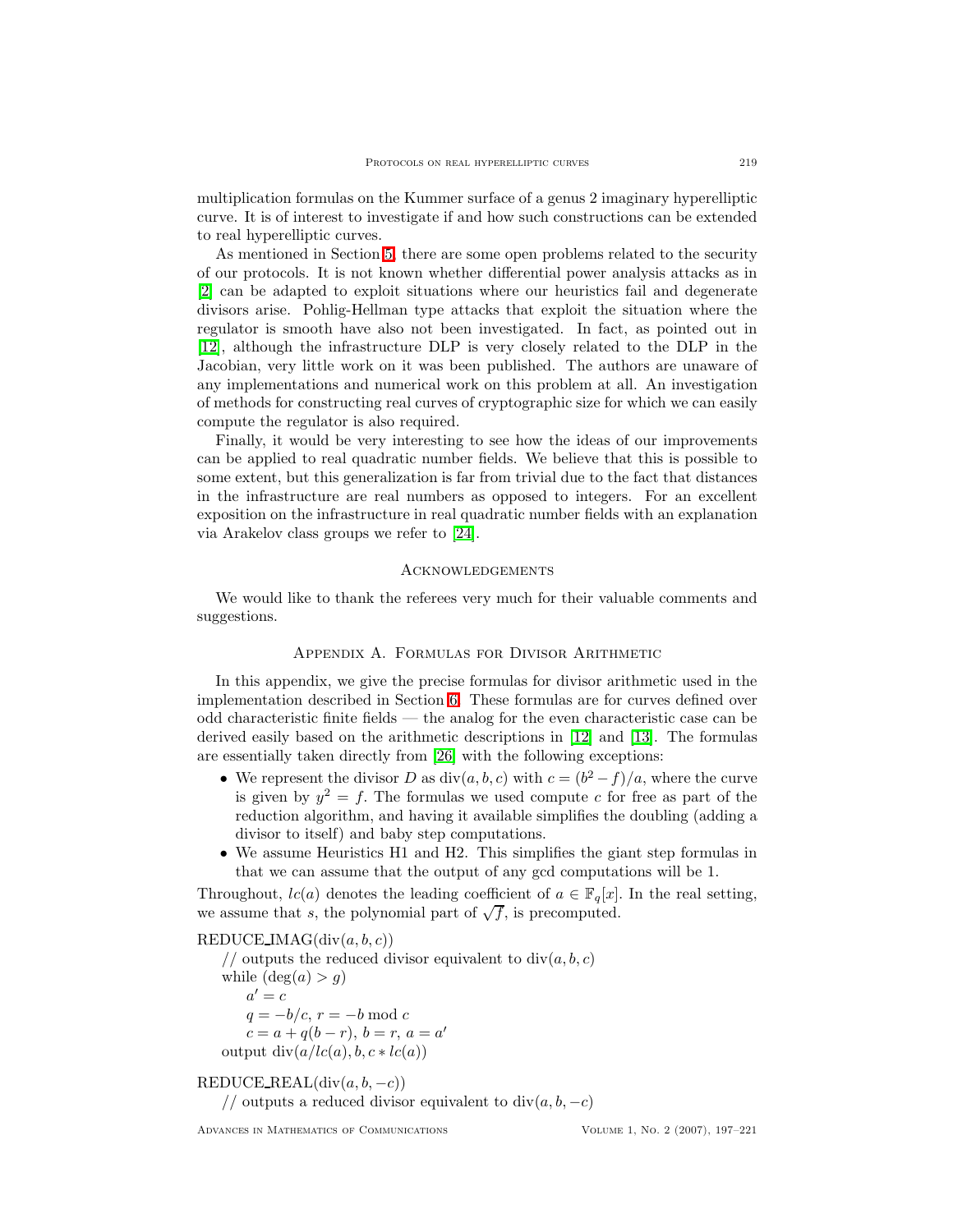while  $(\deg(a) > q)$  $q = (s + b)/a, r = (s + b) \mod a$  $b' = s - r$  $a' = c + q(b - b')$  $b = b', c = a, a = a'$ output  $div(a/lc(a), b, c*(-lc(a)))$ 

ADD $(\text{div}(a_1, b_1, c_1), \text{div}(a_2, b_2, c_2))$ // outputs the reduced divisor div $(a_3, b_3, c_3) = \text{div}(a_1, b_1, c_1) \oplus \text{div}(a_2, b_2, c_2)$ Solve  $gcd(a_2, a_1) = G = Xa_2 + Ya_1$  for  $G, X \in \mathbb{F}_q[x]$  $U = X(b_1 - b_2) \bmod a_1$  $a_3 = a_1 a_2, b_3 = b_2 + a_2 U, c_3 = (b_3^2 - f)/a_3$  $(c_3 = (f - b_3^2)/a_3$  in the real case) output REDUCE $(\text{div}(a_3, b_3, c_3))$ (using either REDUCE IMAG or REDUCE REAL)

# $DOUBLE(\text{div}(a, b, c))$

// outputs the reduced divisor  $\text{div}(a_2, b_2, c_2) = \text{div}(a, b, c) \oplus \text{div}(a, b, c)$ Solve gcd $(2b, a) = G = X(2b) + Ya$  for  $G, X \in \mathbb{F}_q[x]$  $U = -cX \mod a_1$  $a_2 = a_1^2$ ,  $b_2 = b + aU$ ,  $c_2 = (b_2^2 - f)/a_2$  $(c_2 = (f - b_2^2)/a_2$  in the real case) output REDUCE $(\text{div}(a_2, b_2, c_2))$ (using either REDUCE IMAG or REDUCE REAL)

 $BABY(\text{div}(a, b, c))$ 

// performs one baby step on  $div(a, b, c)$  $q = (s + b)/a, r = (s + b) \mod a$  $b' = s - r$  $a' = q(b - b') - c$  $b = b', c = a, a = a'$ output  $div(a/lc(a), b, c*(-lc(a)))$ 

# **REFERENCES**

- <span id="page-23-5"></span>[1] J. Achter, The distribution of class groups of function fields, J. Pure Appl. Algebra, 204 (2006), 316–333.
- <span id="page-23-7"></span>[2] R. Avanzi, Countermeasures against differential power analysis for hyperelliptic curve cryptosystems, in "Cryptographic Hardware and Embedded Systems – CHES 2003," Lect. Notes Comput. Sci., Vol. 2779, Springer-Verlag, (2003), 366–381.
- <span id="page-23-3"></span>[3] D. G. Cantor, *Computing in the Jacobian of a hyperelliptic curve*, Math. Comp., 48 (1987), 95–101.
- <span id="page-23-6"></span>[4] H. Cohen, G. Frey, R. Avanzi, C. Doche, T. Lange, K. Nguyen and F. Vercouteren, "Handbook of Elliptic and Hyperelliptic Curve Cryptography," Chapman & Hall/CRC, Boca Raton, 2006.
- <span id="page-23-2"></span>[5] A. Enge, How to distinguish hyperelliptic curves in even characteristic, in "Public-Key Cryptography and Computational Number Theory," De Gruyter, (2001), 49–58.
- <span id="page-23-0"></span>[6] S. Erickson, M. J. Jacobson, Jr., N. Shang, S. Shen and A. Stein, Explicit formulas for real hyperelliptic curves of genus 2 in affine representation, in "International Workshop on the Arithmetic of Finite Fields – WAIFI 2007," Lect. Notes Comput. Sci., Vol. 4547, Springer-Verlag, (2007), 202–218.
- <span id="page-23-4"></span>[7] E. Friedman, L. C. Washington, On the distribution of divisor class groups of curves over a finite field, in "Théorie des Nombres (Québec, PQ)," de Gruyter, (1989), 227-239.
- <span id="page-23-1"></span>[8] P. Gaudry, Fast genus 2 arithmetic based on Theta functions, Preprint.

Advances in Mathematics of Communications Volume 1, No. 2 (2007), 197–221